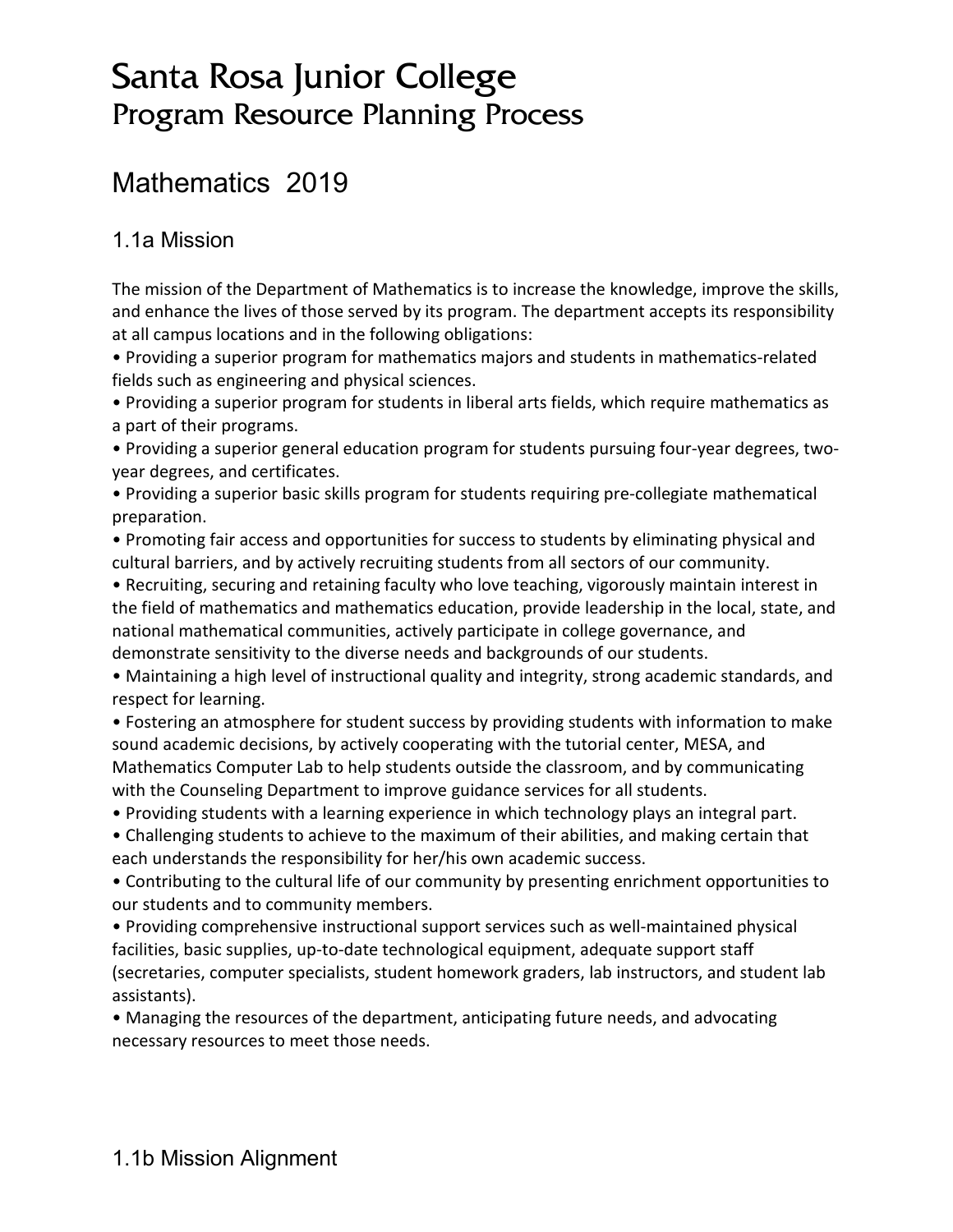The mathematics department's mission is consistent with the district's mission and college initiatives in the areas of

- Focusing on student learning by preparing students for transfer
- Improving students' foundational skills
- Regularly assessing, self-reflecting, adapting, and continuously improving.

# 1.1c Description

The Mathematics Department serves mathematics majors and students in mathematics-related fields such as engineering and the physical sciences, students in liberal arts fields which require mathematics as a part of their programs, and students needing to satisfy general education requirements in four-year degree, two-year degree, and certificate programs. The Mathematics Department includes a computer lab and tutorial program, both of which are operated by department staff members.

# 1.1d Hours of Office Operation and Service by Location

The Mathematics Department Office (Shuhaw 1717) is staffed by a full-time administrative assistant between the hours of 7:30 am and 4:00 pm, M-F. The office is open during these times, as well as evening hours during the first two days of each term. The Department Chair's office is located within the department office, and the Department Chair may occasionally extend the hours for which the office is open. There is an almost constant flow of students and faculty into the mathematics office M-Th. Sadly, due to financial cut-backs, the department lost a part-time Administrative Assistant. The department's full-time Administrative Assistant is working very hard to keep up with the needs of the students served by the Mathematics Department and the faculty who teach in the department.

# 1.2 Program/Unit Context and Environmental Scan

The Mathematics major has not experienced any changes in content or articulation. We have created a Mathematics for Transfer major which articulates with the CSUs. The major includes our optional Math 6 which is a common lower division course for math majors.

Due to the decreased number of students being accepted into the CSU and UC systems, the demand for all our classes, particularly the high level classes, has increased.

Due to a policy at SSU which gives enrollment priority to students taking Statistics for the first time, the students who are not able to register for it there are coming to take Statistics at SRJC. We already had a high demand for this course, but it has increased considerably and we now offer more sections of Statistics than any other single course.

Due to low demand for Math 8A and Math 8B, we have phased out that sequence. This is highly unfortunate for the students who need those courses for their majors. Hopefully, as the budget situation improves, we can revisit the idea of offering these courses.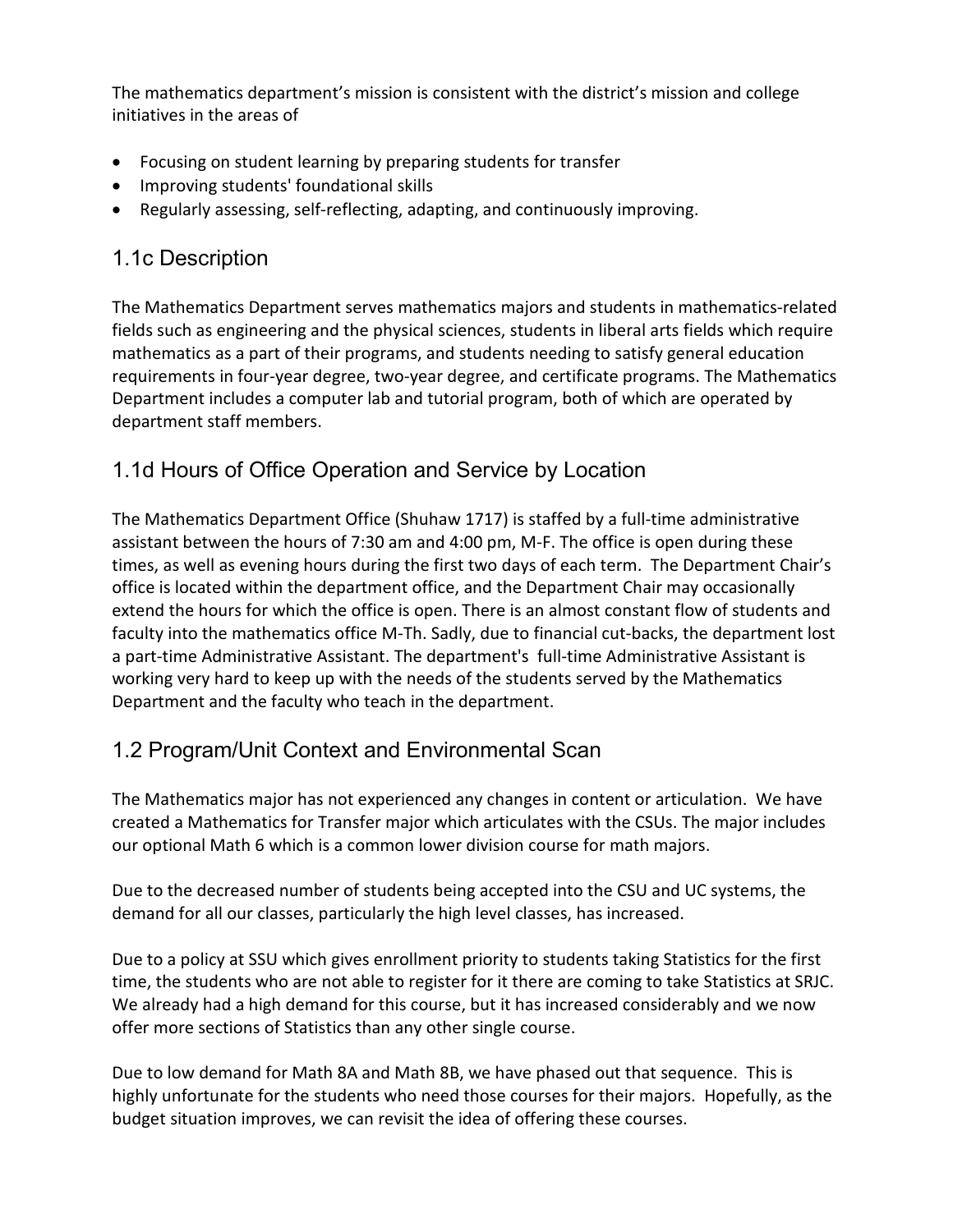To serve those students seeking an AA degree, and not planning on transfering to a four-year school, the Mathematics Department offers Math 101: Mathematics for the Associate Degree.

In response to the push for accelleration in non-transfer level courses, the mathematics department developed Math 154, an 8-unit combined Elementary and Intermediate Algebra course. This course will be offered for the first time in Fall 2016.

The demand for all math courses is extremely high for basic skills students, degree-seeking students, and transfer students. This demand continues to increase as high tech employers and politicians alike push for more students to major in Science, Technology, Engineering, and Math. Not only does our department have too few instructors and too little space, but we continue to fall farther behind in our ability to serve all who are seeking our courses.

Due to State of California AB705 mandates, as of 2019, the department has inactivated, by Fall Semester 2019, many courses and created new ones:

Inactivated courses (all prefix MATH): 70/71, 150A, 150B, 151, 155

New courses: 150, 156, 161, 215

In 2019 the Math Department will have five, unfilled full-time vacancies.

### 2.1a Budget Needs

We would like to maintain the current level of staffing the same number of hours for our Mathematics and Computer Lab, but increase the number of student assistants and/or math lab faculty during those hours. We are seeing an increase number of students at peak hours between 8:00 am and 3:00 pm and would like to see the staffing reflect the usage. At the current level, we need to retain the \$4500 for the year and add approximately \$4000 to our 2361 account for salary adjustments and to avoid mid-year supplementation by the STEM dean.

The graphics budget is severely inadequate for the department's needs and has been overspent every year for at least the last eleven years. Although we have taken measures to cut back significantly on using graphics, we are still falling short since our already insufficient graphics budget was cut. When IT decided they would no longer support printers, and suggested all printing be done to the copy machine, our graphics expenditures skyrocketed. The maintenance of the copy machine has us wary of its reliability. We must be able to depend on a machine for all our printing and copying needs.

Since IT will no longer support printers, some of which are required to be in compliance with FERPA, (department chair and AA offices), the department must now pay for repairs to printers and printer supplies. While the additional expense has been passed along to the department, the supply budget has not been increased and is now insufficient for needed maintenance costs.

Our STEM dean made a one-year commitment to pay for an institutional membership to AMATYC in 2016-2017 and we would like this to be an ongoing membership. With an institutional membership, we have free access to Webinars offered through AMATYC for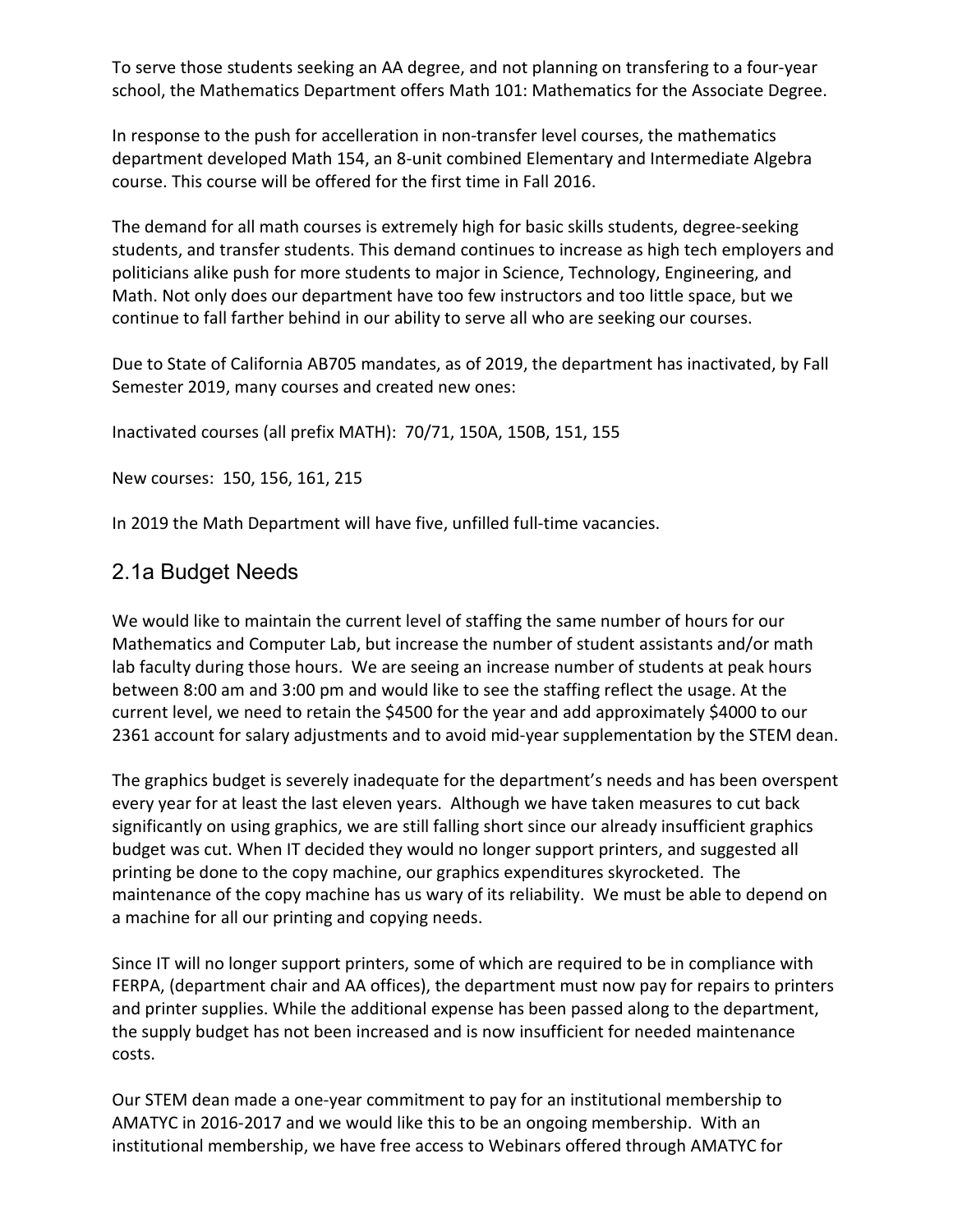professional development, we receive one free registration for an AMATYC conference, and free advertising in its publications. We request the budget include \$508 for the AMATYC institutional membership dues. The budget for the 5000 category needs to include staff travel. There are no funds allocated for staff travel although Mathematics Department faculty regularly attend Mathematics conferences many times yearly to enhance their professional development and to represent SRJC within various mathematical organizations. We have several math faculty that give talks at various conferences, including AMATYC, statewide and some are not reimbursed for their travel expenses. We would like to support our colleagues by attending their talks at these conferences. We would like to see travel and conference money restored that is separate from Student Equity funds.

# 2.1b Budget Requests

| Rank | Location   | <b>SP</b>      | M              | Amount     | <b>Brief Rationale</b>                                                   |
|------|------------|----------------|----------------|------------|--------------------------------------------------------------------------|
| 0001 | Santa Rosa | 0 <sub>1</sub> | 01             | \$5,000.00 | We are asking for a permanent increase to the student worker fund to pay |
|      |            |                |                |            | the extra student workers during peak times in the Math Lab.             |
| 0002 | AI.        | 02             | 0 <sub>1</sub> | \$5,000.00 | We overspend our graphics budget every year and continue to do so in     |
|      |            |                |                |            | spite of the efforts of the faculty to use electronic documents whenever |
|      |            |                |                |            | possible. For 2016-17 we had \$11,200 and will overspend by              |
|      |            |                |                |            | approximately \$4,800.                                                   |
| 0003 | AI.        | 02             | 07             | \$8,608.00 | With an AMATYC institutional membership, we have free access to          |
|      |            |                |                |            | Webinars offered through AMATYC for professional development, we         |
|      |            |                |                |            | receive one free registration for an AMATYC conference, and free         |
|      |            |                |                |            | advertising in its publications. AMATYC Institutional Membership         |
|      |            |                |                |            | \$508. Travel: Our instructors are extremely dedicated to renewing their |
|      |            |                |                |            | knowledge base and take on a great amount of expense in order to attend  |
|      |            |                |                |            | conferences. Many of our instructors are involved in organizing these    |
|      |            |                |                |            | conferences for faculty from other two-year colleges and yet our travel  |
|      |            |                |                |            | remains unfunded. Although \$300 per instructor would not cover all      |
|      |            |                |                |            | travel costs, it would alleviate some of the burden and demonstrate the  |
|      |            |                |                |            | college's commitment to professional development.                        |

# 2.2a Current Classified Positions

| <b>Position</b>             | Hr/Wk | Mo/Yr | <b>Job Duties</b>                                     |
|-----------------------------|-------|-------|-------------------------------------------------------|
| Administrative Assistant II | 40.00 | 12.00 | The Administrative Assistant II provides detailed     |
|                             |       |       | administrative support for the Mathematics            |
|                             |       |       | Department Chair and math faculty, acts as liaison    |
|                             |       |       | with other District departments, and provides         |
|                             |       |       | information and assistance to students who come to    |
|                             |       |       | the Mathematics Department office.                    |
|                             |       |       | Responsibilities include budget development,          |
|                             |       |       | tracking and monitoring budgets and expenditures      |
|                             |       |       | and providing budget assistance to faculty and staff, |
|                             |       |       | curriculum support, assisting in the schedule         |
|                             |       |       | development process, monitoring faculty loads,        |
|                             |       |       | assisting students and the Department Chair with      |
|                             |       |       | Prerequisite Challenges and Petitions, and initiating |
|                             |       |       | schedule changes. The position requires the ability   |
|                             |       |       | to perform administrative duties using initiative,    |
|                             |       |       | confidentiality, independence and problem solving     |
|                             |       |       | skills with a high level of expertise in office       |
|                             |       |       | management on a daily basis. Furthermore, this        |
|                             |       |       | position requires a thorough working knowledge of     |
|                             |       |       | several complex software systems, including but not   |
|                             |       |       | limited to Escape, SIS, and the new EMS. Student      |
|                             |       |       | and faculty contact requires an extensive knowledge   |
|                             |       |       | of District Policy & Procedure. The position should   |
|                             |       |       | be classified as Administrative Assistant III.        |

# 2.2b Current Management/Confidential Positions

| .<br>ion | $\mathbf{N}$<br><b>TY</b><br>$T \times T$<br>$M_0$<br>Hr/<br>VV K<br>. |  | Duties<br>Jo! |  |  |
|----------|------------------------------------------------------------------------|--|---------------|--|--|
|          |                                                                        |  |               |  |  |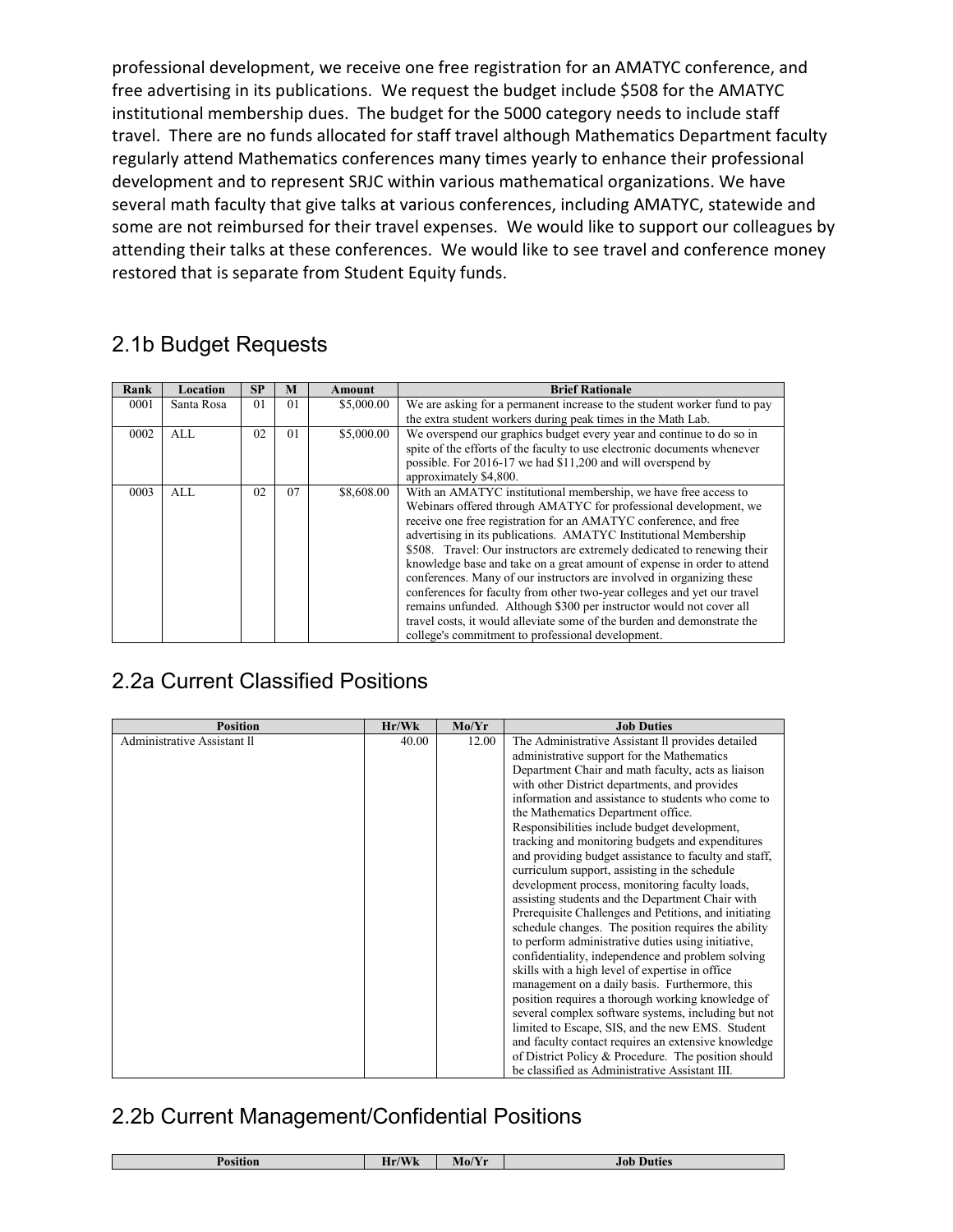| Department Chair, Mathematics | 31.20 | 12.00 | Manage a very large and complex multi-campus           |
|-------------------------------|-------|-------|--------------------------------------------------------|
|                               |       |       | program. The Chair duties alone - aside from the       |
|                               |       |       | required teachinig duties - make up a full-time job in |
|                               |       |       | this department. The job includes, but is not limited  |
|                               |       |       | to being responsible for scheduling credit and non-    |
|                               |       |       | credit FT and adjunct faculty, dealing with            |
|                               |       |       | personnel, addressing student concerns, making         |
|                               |       |       | decisions on student petitions, keeping SLO            |
|                               |       |       | assessments on track, oversee the revision of          |
|                               |       |       | curriculum and satisfying C-ID requirements.           |
|                               |       |       | knowing policy and procedure and contract, having      |
|                               |       |       | budget and staffing awareness, advocate for faculty    |
|                               |       |       | while maintaining a relationship with                  |
|                               |       |       | administration, dealing with facility issues, health   |
|                               |       |       | and safety of colleagues, represent the Math           |
|                               |       |       | department and SRJC locally and globally, and          |
|                               |       |       | teach.                                                 |

# 2.2c Current STNC/Student Worker Positions

| <b>Position</b>               | Hr/Wk | Mo/Yr | <b>Job Duties</b>                                   |
|-------------------------------|-------|-------|-----------------------------------------------------|
| <b>Student Lab Assistants</b> | 80.00 | 12.00 | Assist students and faculty in the Shuhaw Math      |
|                               |       |       | Computer Lab. The lab currently is open almost 80   |
|                               |       |       | hours/week, and student lab assistant coverage is   |
|                               |       |       | needed to supplement the assistance provided by the |
|                               |       |       | adjunct lab instructors. Technically these students |
|                               |       |       | are now hired by and supervised by an IT employee,  |
|                               |       |       | but they are still paid through the Math budget.    |

# 2.2d Adequacy and Effectiveness of Staffing

| The ratios from our department that have been provided in the core data for 2015-2016 are: |  |
|--------------------------------------------------------------------------------------------|--|
|--------------------------------------------------------------------------------------------|--|

|                                             |                | Change    |                       | $%$ of          |
|---------------------------------------------|----------------|-----------|-----------------------|-----------------|
| <b>Data Element</b>                         | Value          | from      | <b>District Total</b> | <b>District</b> |
|                                             |                | 2014-15   |                       | <b>Total</b>    |
| FTE-S: FTE-F                                | 24.2270        | $-2.37%$  | 23.6877               | 102.28%         |
| FTE-AF: FTE-CF                              | 1.1705         | 6.86%     | 1.4495                | 80.75%          |
| FTE-F: FTE-SS                               | 14.8376        | 17.54%    | 1.0393                | >1000%          |
| FTE-F: FTE-M                                | 75.5453        | $-0.85%$  | 5.7632                | >1000%          |
| FTE-SS : FTE-M                              | 5.0915         | $-15.64%$ | 5.5451                | 91.82%          |
| FTE-ST: FTE-C                               | 0.0291         | $-95.96%$ | 0.1996                | 14.57%          |
| Average Faculty Salary per FTE-F            | \$58,826.47    | $-2.26%$  | \$62,562.31           | 94.03%          |
| Average Classified Salary per FTE-C         | \$61,053.03    | 4.42%     | \$48,824.87           | 125.04%         |
| Average Management Salary per FTE-M         | \$104,858.05   | 2.54%     | \$75,781.16           | 138.37%         |
| Salary/Benefit costs as a % of total budget | 99.29%         | 0.25%     | 72.02%                | 137.86%         |
| Non-Personnel \$ as a % of total budget     | 0.71%          | $-25.74%$ | 11.43%                | 6.17%           |
| Restricted Funds as a % of total budget     | 0.04%          | $-84.55%$ | 16.55%                | 0.25%           |
| Total Unit Cost per FTE-F                   | \$78,116.11    | $-0.89%$  | \$192,197.83          | 40.64%          |
| Total Unit Cost per FTE-C                   | \$4,544,003.95 | $-1.74%$  | \$316,810.88          | >1000%          |
| Total Unit Cost per FTE-M                   | \$5,901,303.83 | $-1.74%$  | \$1,107,674.47        | 532.77%         |
| Total Unit Cost per FTE-S                   | \$3,224.34     | 1.51%     | \$8,113.83            | 39.74%          |
| Total Unit Cost per student served/enrolled | \$597.19       | 83.83%    | \$4,760.40            | 12.54%          |

Our staff is not adequate in the following areas:

#### **Administrative Assistants:**

In previous years, the Mathematics Department office was staffed by an AA III and a half-time AA I. The job duties and demands have increased, especially with ever-changing software requirements, but are now being done by one AA II. The workload and duties are more than that of an AA III, and our current AA II, who is successfully meeting these demanding job requirements, should be upgraded to an AA III and be given compensation appropriate for the work that she does. Other AA III working in other departments and programs are consistently asking our AA II for assistance with budget, requisitions, personnel, PAFs, etc. It would be extremely advantageous, with the pending 7 tenure-track evaluations for 2017-18, in addition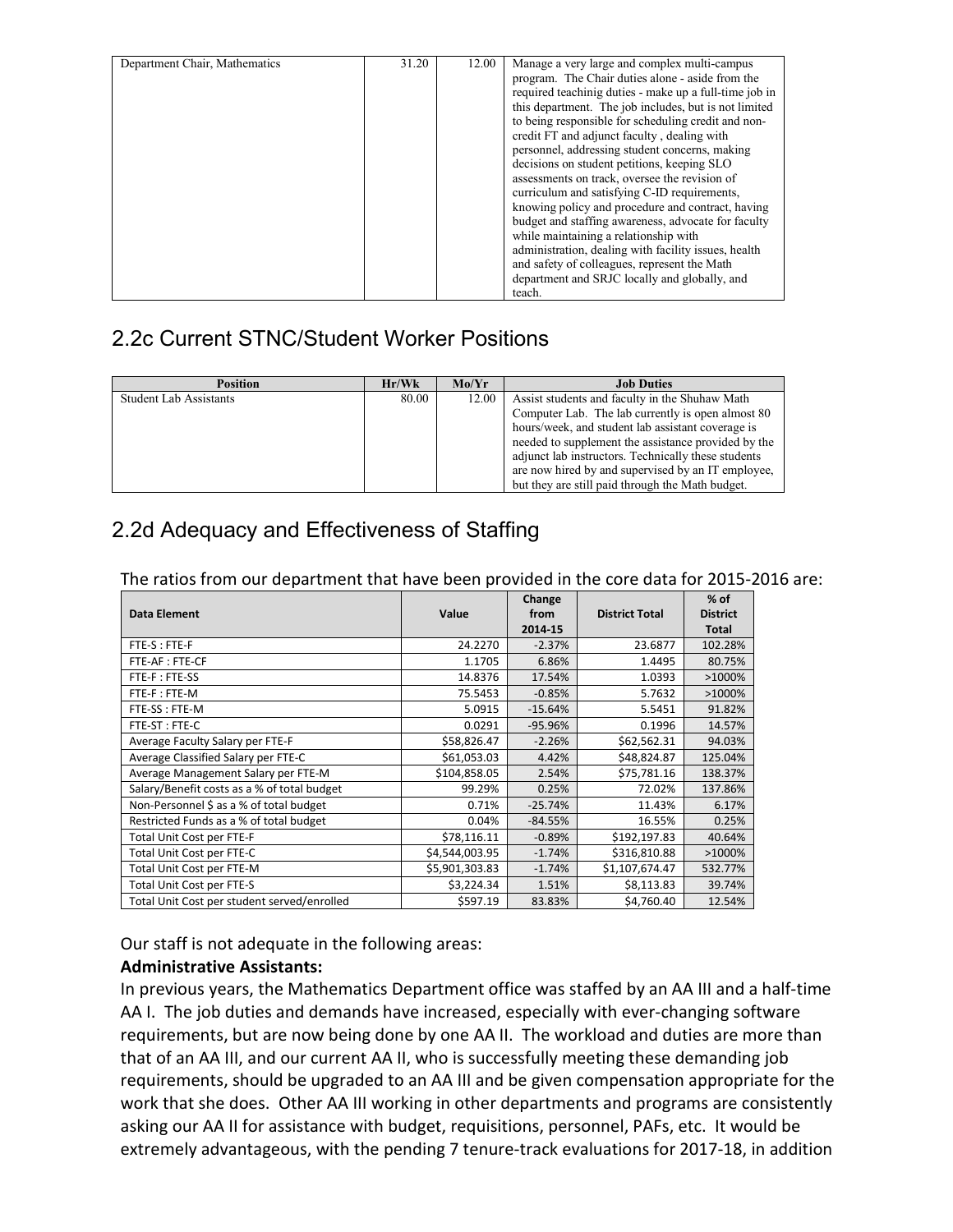to adjunct and FT evaluations to have an AA III that can take care of the evaluation process within the department.

#### **Student employees - Student Lab Assistants:**

The Student Lab Assistants assist with the daily maintenance of the Math Lab. In addition, they tutor students who need help with mathematics, chemistry, physics and engineering courses. The number of students employed varies depending on the number of hours that the student can individually work. In the beginning of the semester it is better to have double shifts of students working in the morning and early afternoon hours since the demand for tutorial help is overwhelming during that part of the semester. The total student work hours per week is about 80 not including the double shifts. Some students are needed to help with the setup of the computers in the Math Lab between semesters.

Currently, we have to carefully balance the number of hours worked by FWS students to make sure that we can have the lab open for the entire semester. If we were to lose one of our FWS students, we would have to either overspend our budget or close the lab at the end of the semester when math students really need help.

We are hoping to obtain more permanent funding for both math lab rooms in the amount of \$3500-\$7500 per semester depending upon whether enough qualified student lab assistants could be hired, or if it would be necessary to hire classified staff for that purpose. The orientation of new student math lab workers is also a best practice and compensation is therefore needed for these sessions.

#### **Student employees - Graders/Readers:**

In previous years, the Mathematics Department has had a budget for homework graders/readers. This program was completely eliminated in 2009. The Mathematics Department still feels strongly that daily homework feedback, which is very difficult if not impossible for faculty to provide for all of our students, is vital to student success.

#### **Math Lab Coordinator:**

This position was removed from the Mathematics Department and is now staffed by IT. The coordinator has been able to meet the needs of the Math Lab this year, but there are concerns that if this IT employee is given too many IT duties outside of the Math Lab, that will no longer be the case. There are many computer demands within the department that could be handled easily and more efficiently by the Math Lab Coordinator if the job description limited the job to the Mathematics Department.

#### **Math Lab Faculty:**

Our math lab faculty had a first-ever meeting in fall 2016 with the department chair, the STEM dean and the Math Lab Coordinator. This meeting was deemed successful by everyone in attendance because it addressed concerns that had not been discussed, clarified duties and policy, and provided a means for math lab faculty to voice their concerns and questions. The meeting was funded by Student Equity since our math lab faculty directly affect the success of our students. We need to have these meetings at least once a year, or better yet, once a semester for workplace effectiveness and student success. We should include compensation for attending these meetings so it needs to be budgeted.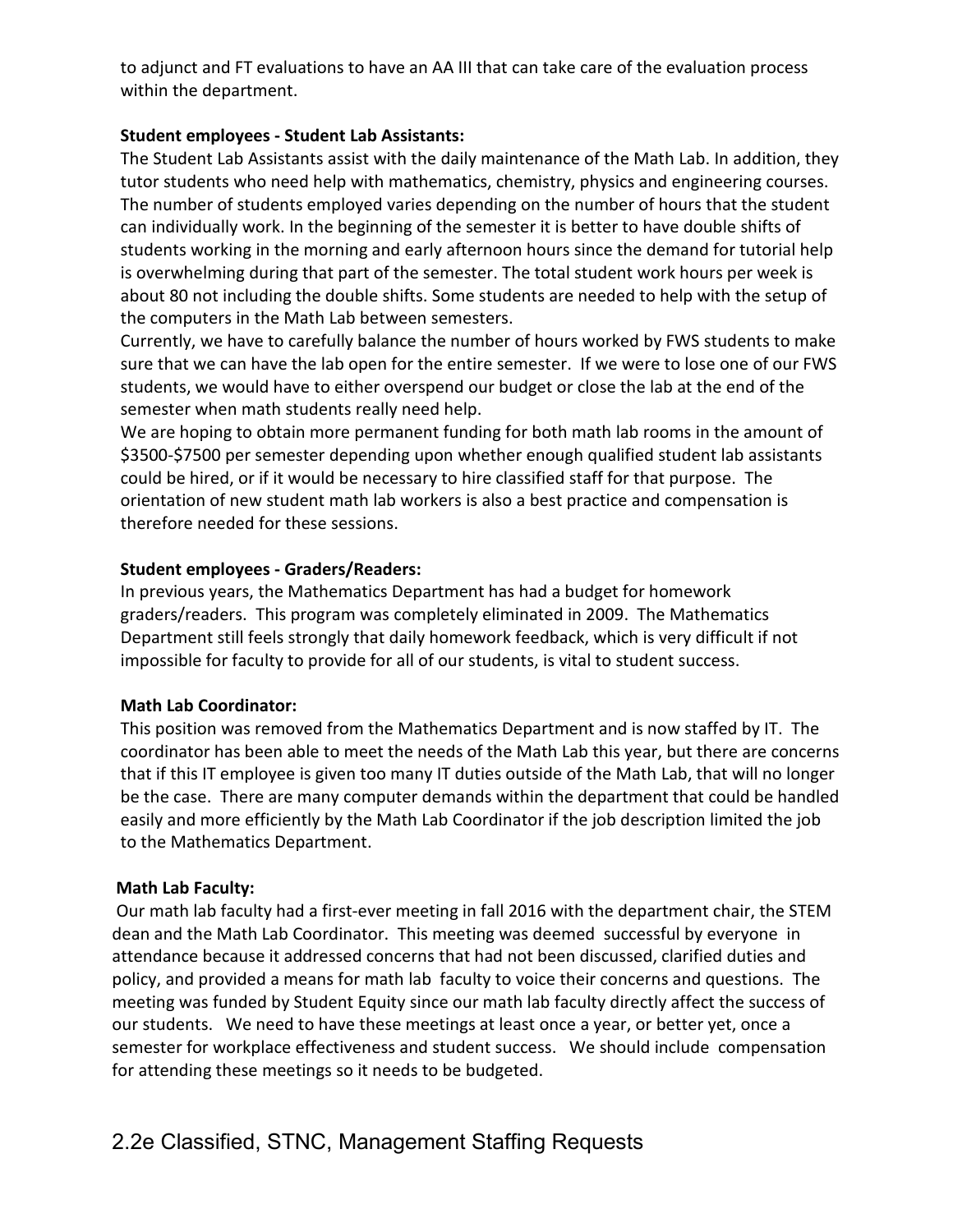| Rank | Location   | <b>SP</b>      | M              | <b>Current Title</b>             | <b>Proposed Title</b>           | Type       |
|------|------------|----------------|----------------|----------------------------------|---------------------------------|------------|
| 0001 | Santa Rosa | 01             | 07             | ERI VACANT 12/30:                | ERI VACANT 12/30:               | Classified |
|      |            |                |                | <b>ADMINISTRATIVE ASSIST II</b>  | ADMINISITRATIVE ASSIST III      |            |
| 0002 | Santa Rosa | 02             | 02             | AA II                            | AA III (Approved to Work Out of | Classified |
|      |            |                |                |                                  | Class)                          |            |
| 0003 | Santa Rosa | 0 <sub>1</sub> | 0 <sub>1</sub> | Student Lab Assistants (several) |                                 | Student    |
| 0004 | Santa Rosa | 01             | 0 <sub>1</sub> |                                  | Math Lab Faculty (several);     | Classified |
|      |            |                |                |                                  | <b>Faculty Request</b>          |            |
| 0005 | ALL.       | 01             | 01             |                                  | Mathematics Graders (many)      | Student    |

# 2.3a Current Contract Faculty Positions

| <b>Position</b>           | <b>Description</b>                                                                  |
|---------------------------|-------------------------------------------------------------------------------------|
| Mathematics Instructor 25 | The staffing has decreased from 28 since 2015 due to retirements that have not been |
|                           | replaced. Out of the current 26 FT mathematics faculty, 22 are at the Santa Rosa    |
|                           | Campus and 4 are at the Petaluma Campus.                                            |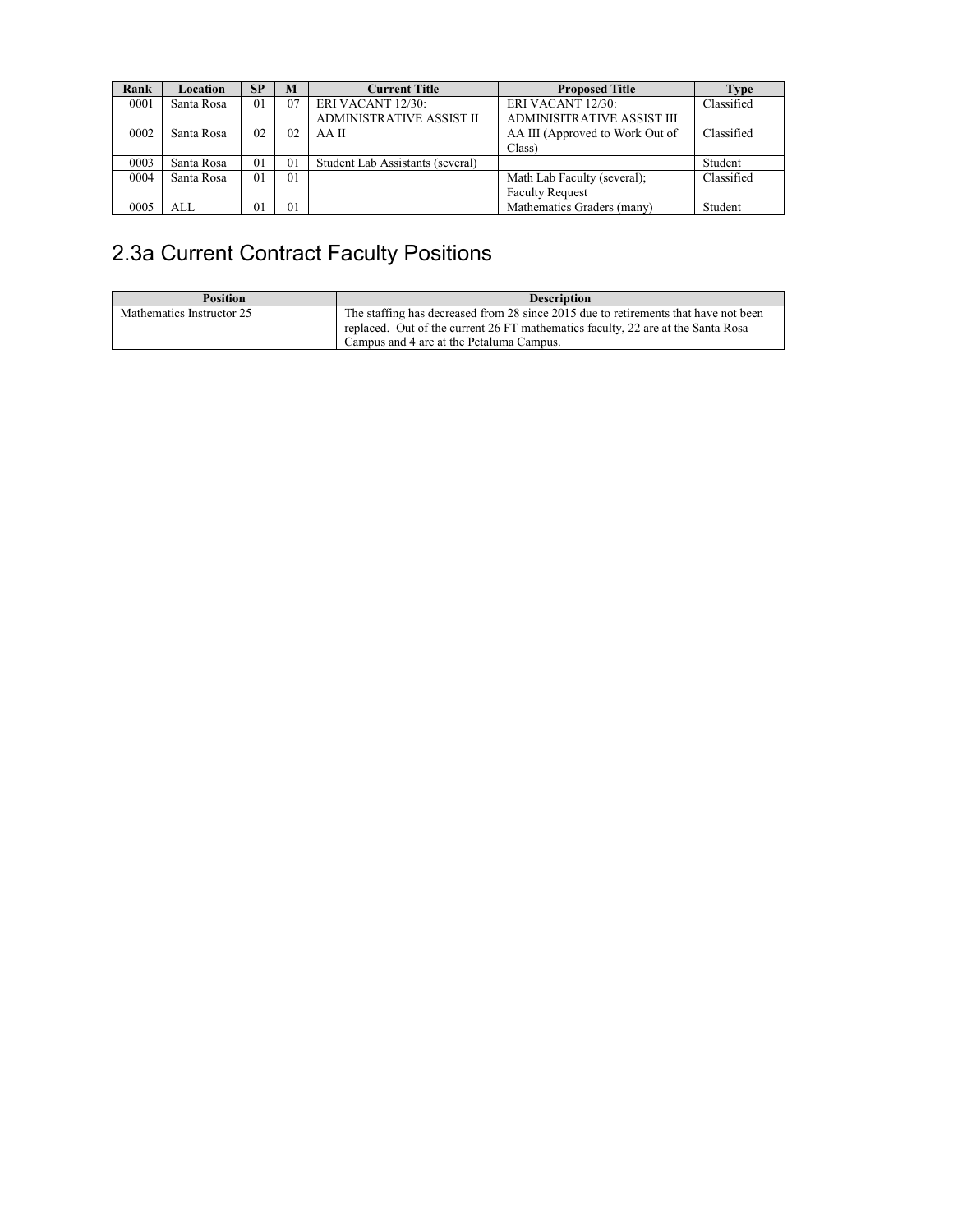# 2.3b Full-Time and Part-Time Ratios

| <b>Discipline</b> | <b>FTEF</b> | $%$ Reg | <b>FTEF</b> | $%$ Adj | <b>Description</b>                                                                                                                                                                                                                                                                                                                                                                                                                                                                                                                    |
|-------------------|-------------|---------|-------------|---------|---------------------------------------------------------------------------------------------------------------------------------------------------------------------------------------------------------------------------------------------------------------------------------------------------------------------------------------------------------------------------------------------------------------------------------------------------------------------------------------------------------------------------------------|
|                   | <b>Reg</b>  | Load    | Adi         | Load    |                                                                                                                                                                                                                                                                                                                                                                                                                                                                                                                                       |
| Mathematics       | 23.3600     | 52,0000 | 21.2700     | 48,0000 | FT overload is computed under Adjunct. Note that 3.33 FTEF was taught by full-time instructors<br>as overload. Some instructors were happy to do this, but others teach overload in order to serve the<br>needs of the department when there are not enough adjunct instructors. Note also that as we have<br>added sections back into our schedule, the percent adjunct load has increased. This does not<br>include reassigned time.<br>(The data provided is only from Fall 2016 and does not take into account Spring or Summer.) |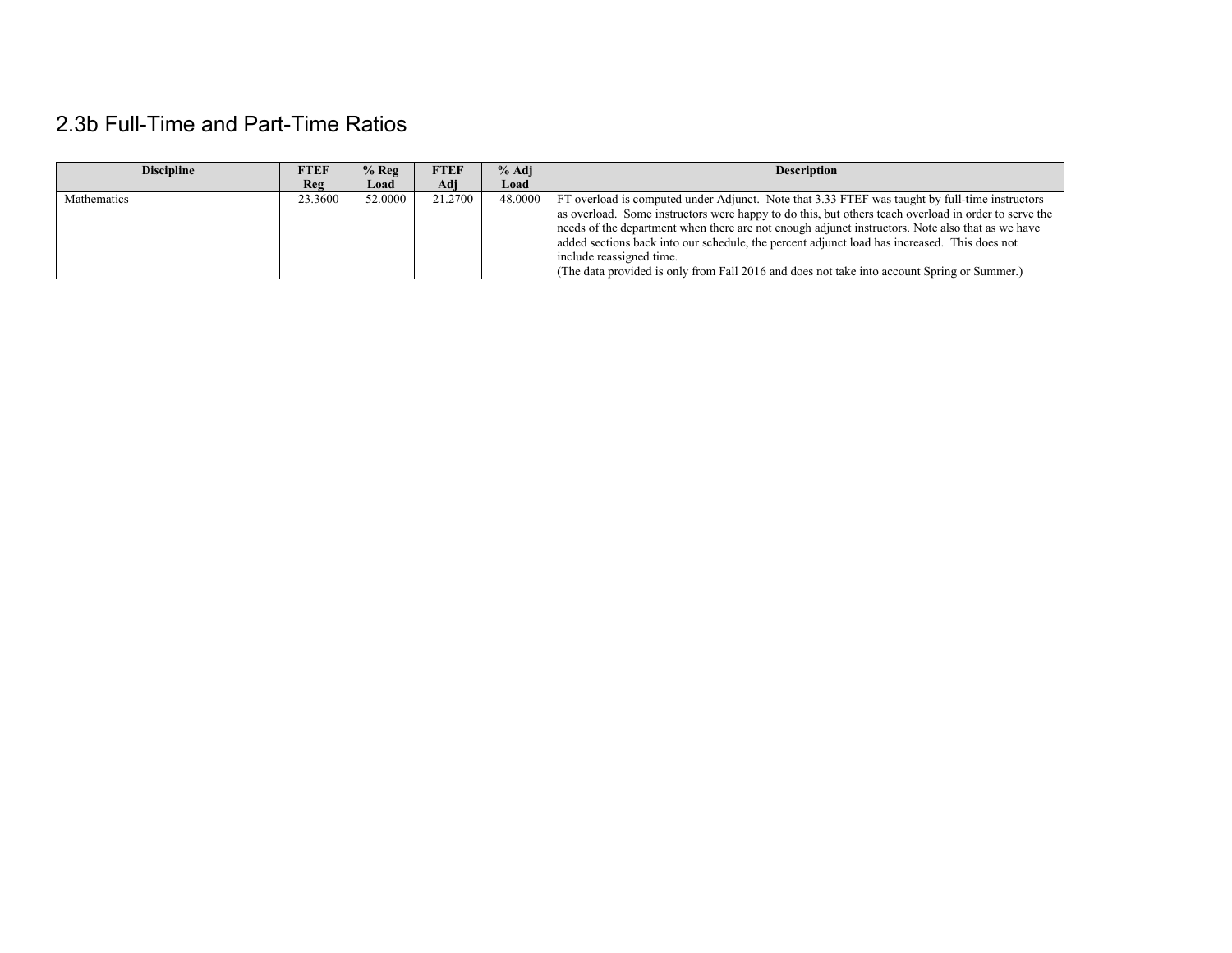### 2.3c Faculty Within Retirement Range

Gale Bach is retiring end of Fall 19. (ERI) Bic Ha DoVan is retiring end of Fall 19. (ERI) Dan Munton is retiring end of Fall 19. (ERI) Debbie Albers retired Fall 18. Paul Vetrano retired Spring 19. Dave Ohlsen is retiring end of Spring 19. (ERI)

Faculty at retirement age (NOT LISTED ABOVE): Jeff Clark, Tom Falbo, Dean Gooch, Dan Munton, and George Sturr.

Between Fall 2018 and Fall 2019 we will be down AT LEAST 5 FTEF, WHICH IS ABSURD

# 2.3d Analysis of Faculty Staffing Needs and Rationale to Support Requests

We are requesting that, in the upcoming year all retirements be replaced immediately. These vacancies are in Santa Rosa and Petaluma; there is a huge need for additional full-time faculty in Santa Rosa.

Historically, we have had a difficult time staffing our classes. This is due to a number of reasons that are ongoing:

- Inadequate number of full-time instructors
- Inadequate number of qualified adjunct instructors
- Sabbaticals in the mathematics department
- Current adjunct instructors taking full-time jobs elsewhere or retiring

It is important that we have enough full-time faculty so that we have the stability to continue to offer as many math classes as we are allowed. The incredible growth in STEM disciplines has required us to add sections of higher level courses, such as Math 4 & Math 1C. These courses are not suitable for adjunct instructors because they require a lot of time and collaboration with colleagues. We expect the need for these courses to continue increasing as the economy improves and the high tech sector grows, both locally and nationally.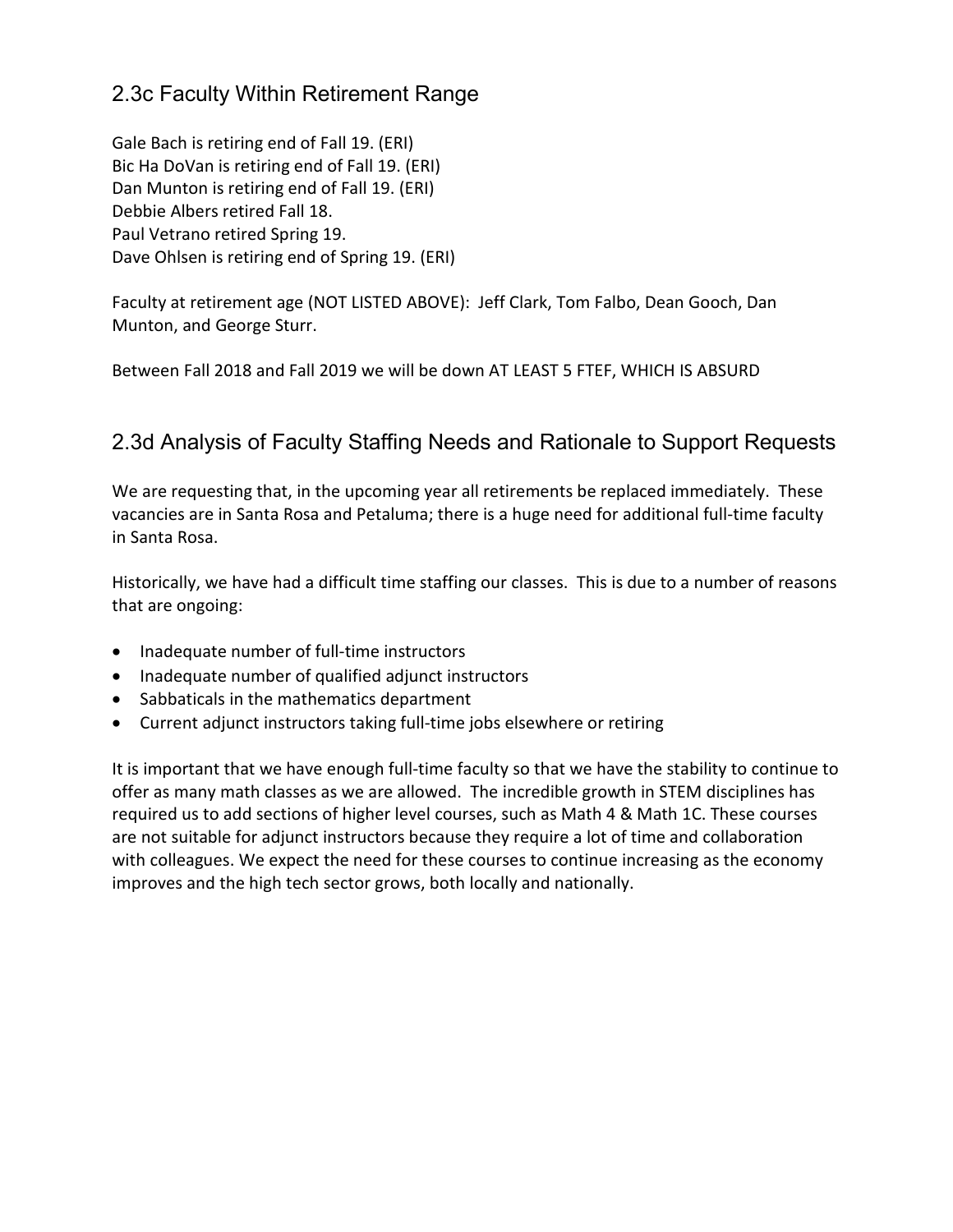# 2.3e Faculty Staffing Requests

| Rank | <b>Location</b> | <b>SP</b> | M  | <b>Discipline</b> | <b>SLO Assessment Rationale</b>                                 |
|------|-----------------|-----------|----|-------------------|-----------------------------------------------------------------|
| 0001 | Santa Rosa      | 02        | 01 | Mathematics       | Retirement Replacement (Gale Bach to retire end of Fall 2019)   |
| 0002 | Santa Rosa      | 02        | 01 | Mathematics       | Retirement Replacement (Debbie Albers retired in Fall 18)       |
| 0003 | Santa Rosa      | 02        | 01 | Mathematics       | Retirement Replacement (Paul Vetrano retired in Spring 19)      |
| 0004 | Santa Rosa      | 02        | 01 | Mathematics       | Retirement Replacement (Dave Ohlsen to retire end of Spring 19) |
| 0005 | Petaluma        | 02        | 01 | Mathematics       | Retirement Replacement (Bic Ha DoVan to retire end of Fall 19)  |
| 0006 | Petaluma        | 02        | 01 | Mathematics       | Sabbatical Leave Substitute (One leave in Spring 20)            |
| 0007 | Santa Rosa      | 02        | 01 | Mathematics       | Retirement Replacement (Dan Munton to retire end of Fall 19)    |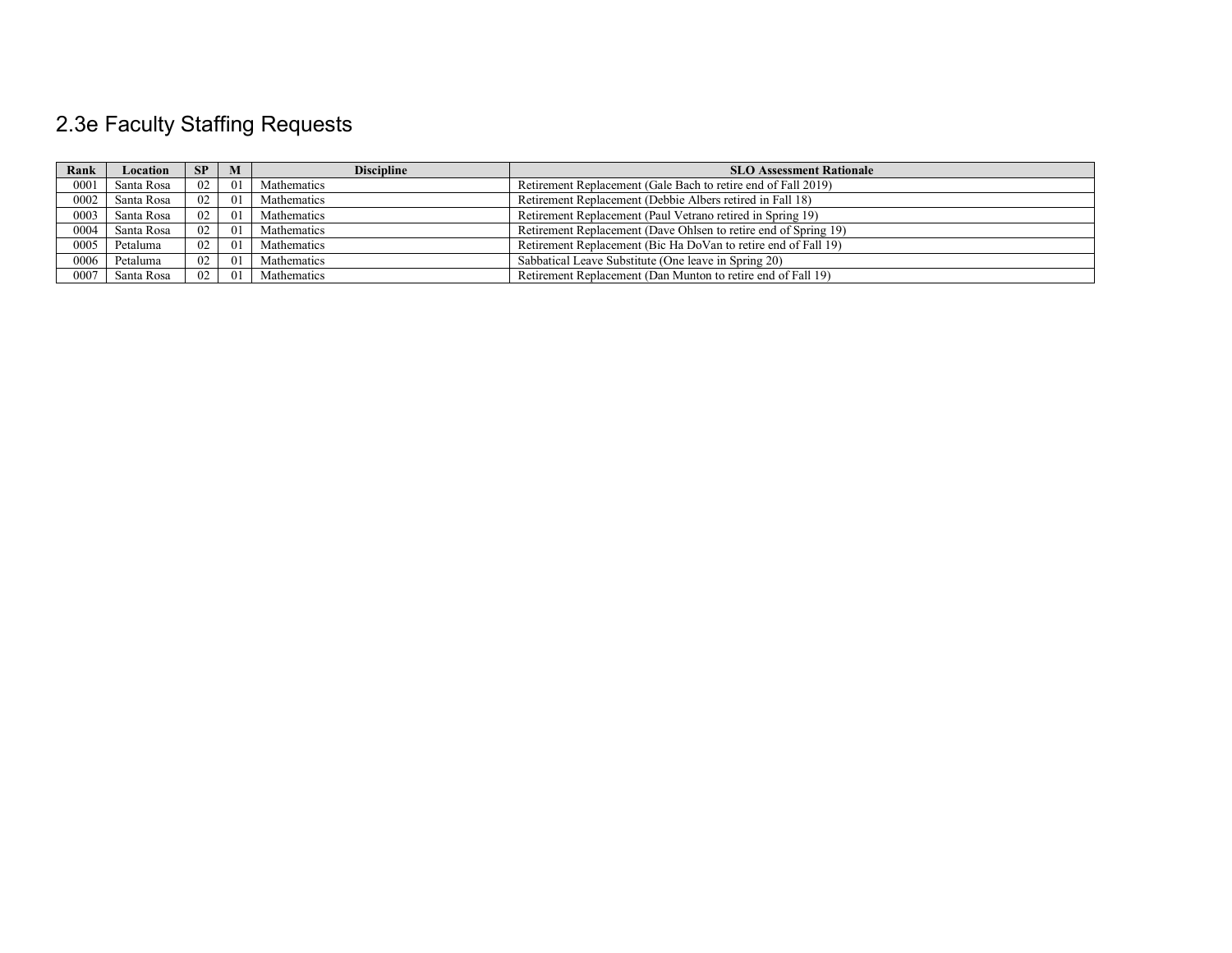### 2.4b Rationale for Instructional and Non-Instructional Equipment, Technology, and Software

#### **We are in need of GoPrint Software**

Students are currently allowed to print (non-math items) in our math lab, free of charge. It's becoming expensive for the department, so, to stem this expense, we're requesting a "GoPrint" setup. This setup, used commonly throughout the college, will allow students to swipe their ID cards through a card reader before printing (and charging their account).

#### **We are in need of a 3-d printer for use by math faculty teaching Math 1B/1C and more.**

Students in Math 1B/1C and higher will be able to hold and see the models used in these classes. Instructors can assign projects where students must create these models using mathematical equations programmed into the 3-d printer through a computer. This equipment offers hands-on project based instruction to students, provides experience in technology and innovation and is the future of education. The models are also used in intermediate algebra and pre-calculus to demonstrate systems of equations, conic sections, and more. A supply of materials is needed to make the models.

#### **We are in need of a desktop computer to be used in conjunction with the 3-d printer.**

In order to program mathematical equations to build the models, a computer is required for the 3-d printer.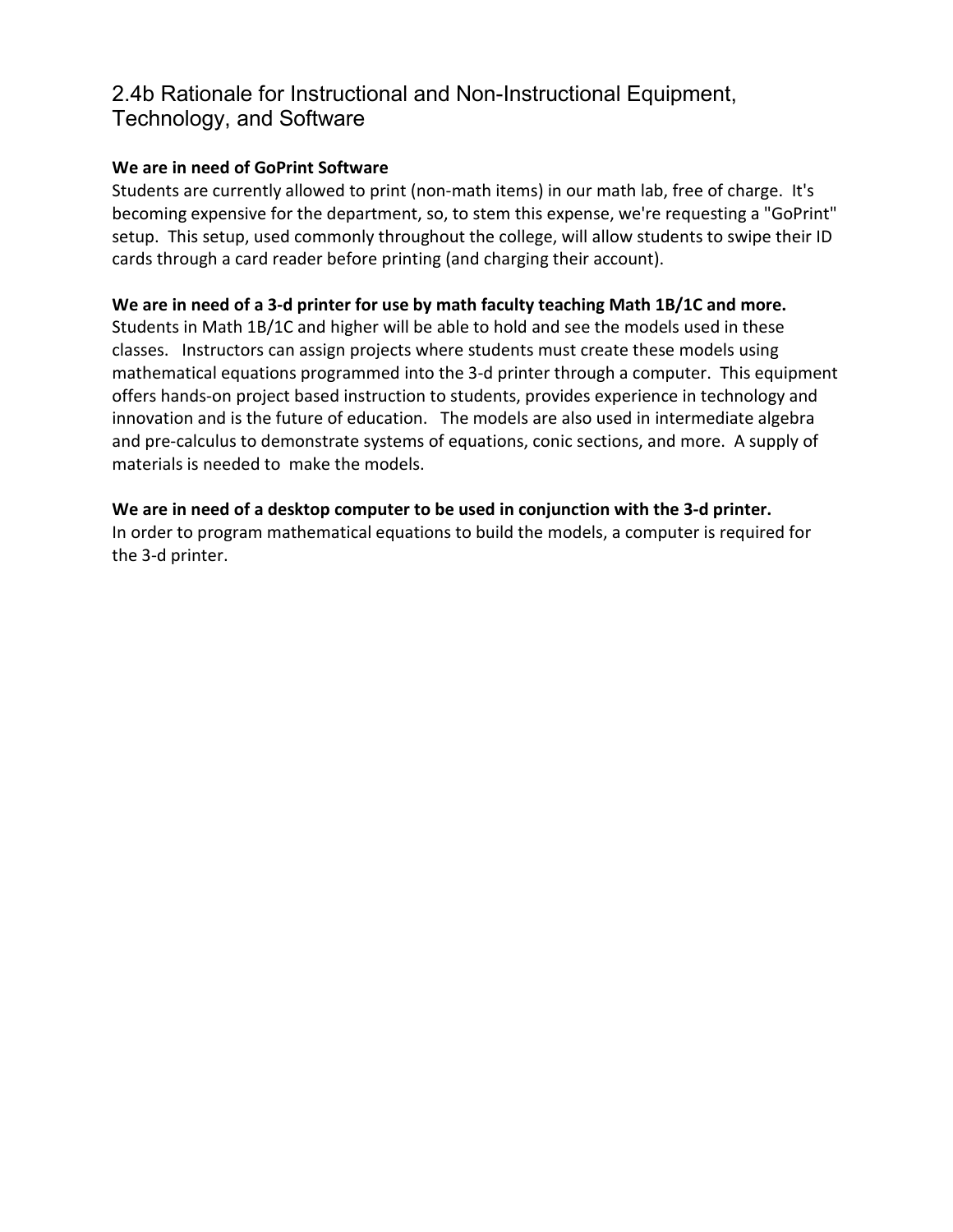# 2.4c Instructional Equipment Requests

| Rank | Location   | SP | M               | <b>Item Description</b>                     | Qty | <b>Cost Each</b> | <b>Total Cost</b> | Requestor     | Room/Space | Contact       |
|------|------------|----|-----------------|---------------------------------------------|-----|------------------|-------------------|---------------|------------|---------------|
| 0001 | Santa Rosa | 02 | 01              | GoPrint software and card reader            |     | \$3,300.00       | \$3,000.00        | Mark Ferguson | 1733       | Mark Ferguson |
| 0002 | Santa Rosa | 02 | $\overline{01}$ | 3-D printer                                 |     | \$4.000.00       | \$4,000.00        | Mark Ferguson | <b>TBD</b> | Tom Falbo     |
| 0002 | Santa Rosa | 02 | 0 <sub>1</sub>  | New computer to be used in conjunction      |     | \$1.200.00       | \$1,200.00        | Mark Ferguson | <b>TBD</b> | Mark Ferguson |
|      |            |    |                 | with 3-d p                                  |     |                  |                   |               |            |               |
| 0004 | Santa Rosa | 02 | 0 <sub>1</sub>  | replacements for defective document cameras |     | \$780.00         | \$2,340.00        | Mark Ferguson | <b>TBD</b> | Mark Ferguson |

# 2.4d Non-Instructional Equipment and Technology Requests

|  | Rank | eation:<br>. OG | . .<br>ச | W | <b>Item</b><br>Description | Otv | Lach -<br><b>COST</b> | --<br>l ota<br>.`ost | Requestor | . .<br>Room/Space | ∪ontac |
|--|------|-----------------|----------|---|----------------------------|-----|-----------------------|----------------------|-----------|-------------------|--------|
|--|------|-----------------|----------|---|----------------------------|-----|-----------------------|----------------------|-----------|-------------------|--------|

# 2.5a Minor Facilities Requests

| Rank | Location   | <b>SP</b> | M   | <b>Time Frame</b> | <b>Building</b> | <b>Room Number</b> | <b>Est. Cost</b> | <b>Description</b>                                                        |
|------|------------|-----------|-----|-------------------|-----------------|--------------------|------------------|---------------------------------------------------------------------------|
| 0001 | Santa Rosa | 04        | 07  | Urgent            | Shuhaw          | sewage system      | \$0.00           | The sewage system occasionally backs up into the hallway next to          |
|      |            |           |     |                   |                 |                    |                  | classroom 1723 and offices 1722, 1724, 1726, and 1728. The last           |
|      |            |           |     |                   |                 |                    |                  | time, the sewage backed up enough to reach all four offices. This an      |
|      |            |           |     |                   |                 |                    |                  | unacceptable, unsanitary situation that must be fixed.                    |
| 0002 | Santa Rosa | 04        | -07 | Urgent            | Shuhaw          | 1717               | \$0.00           | The door to the Mathematics Department office is a fire door and          |
|      |            |           |     |                   |                 |                    |                  | needs to have a magnetic fire door closer installed to comply with fire   |
|      |            |           |     |                   |                 |                    |                  | codes. My understanding is that this is a potential liability for SRJC if |
|      |            |           |     |                   |                 |                    |                  | not addressed.                                                            |
| 0003 | Santa Rosa | 04        | 07  | Year              | Shuhaw          |                    | \$0.00           | Update heating and air conditioning system.                               |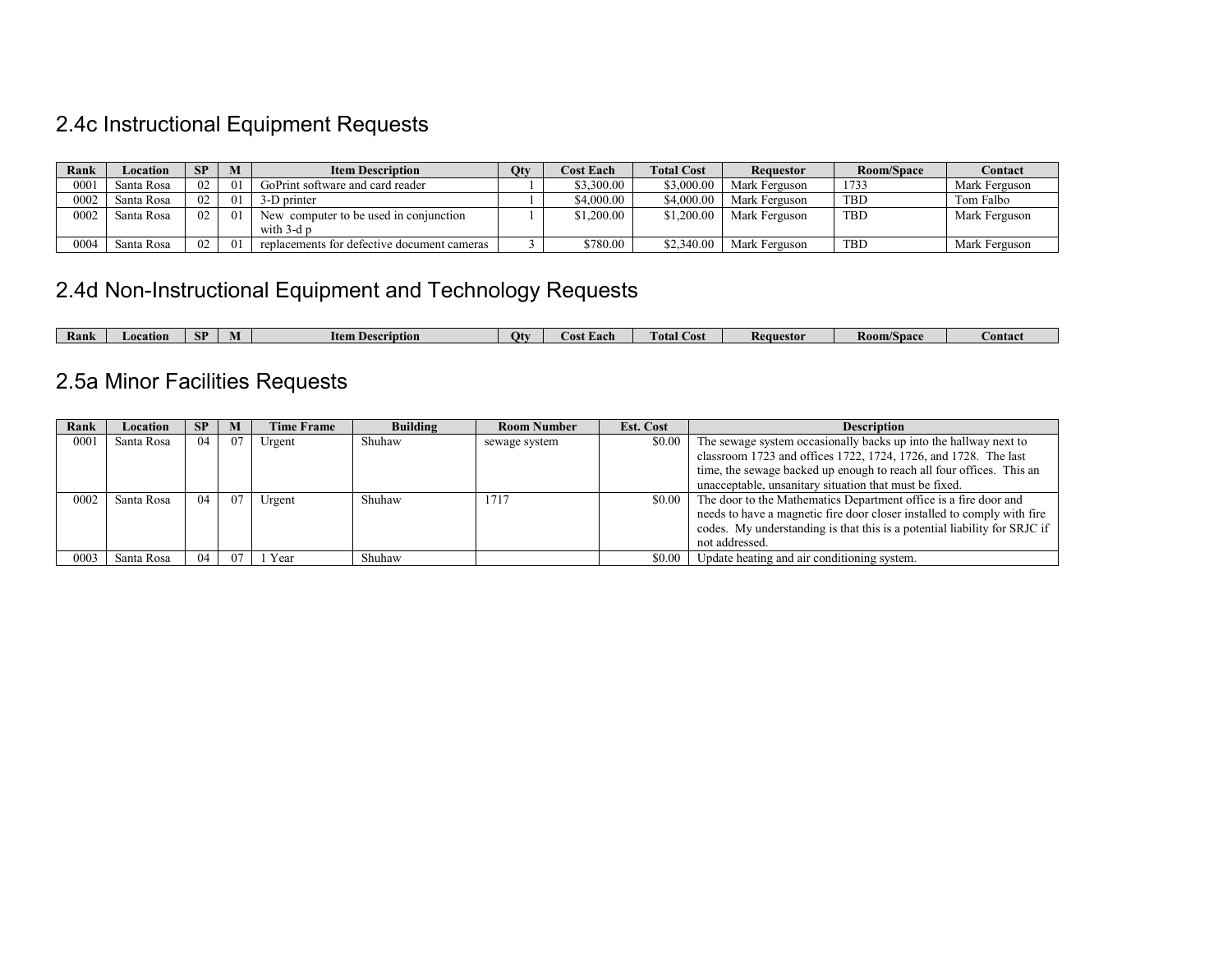# 2.5b Analysis of Existing Facilities

- The mathematics part of Shuhaw Hall has difficulty maintaining the proper temperature uniformly throughout the building. New AC splitter units have been a big help, but occasionally have a hard time keeping up.
- In severe weather, the roof tends to leak and ceiling tiles are collapsing. Since there are rats in the crawl space, rat dropping come into the building when tiles collapse. We have had three gaping holes in the celing all spring semester, and several large tiles that are on the verge of collapsing.
- Sewage problems coming up from the floors, a foul odor that permeated the entire building causing classes to be canceled.
- There are an unknown number of former instructors who never returned their keys. Since we have no idea what they have done with the keys, Shuhaw is rather insecure.

# 3.1 Develop Financial Resources

#### $\overline{\phantom{a}}$ 3.2 Serve our Diverse Communities

For privacy concerns, I will not comment on the Math Department's faculty and staff diversity in regards to their ethnicities, socio-economic backgrounds, disabilities, sexual orientation, age, and other personal qualities. I can simply say that we are a much more diverse faculty than we were 10 years ago.

In addition, I can assure the reader of this document that we hire and maintain staff and faculty who are extremely sensitive to and knowledgeable of the diverse needs and backgrounds of the students we serve.

The question of how to best serve the many needs of our diverse student population is always of major importance at any interview we conduct. When we recruit for positions in mathematics, we work closely with Human Resources in order to broaden our recruitment and in order to ask questions, both on the written application and at the interview, which will allow us to hire instructors dedicated to the various learning styles and backgrounds of the students in our classes.

Our department has always maintained a very close working relationship with DRD. Not only are we careful to follow all requirements as listed by DRD for each individual student, our faculty work closely with DRD specialists so that each DRD student is accommodated the best way possible.

We know that one model does not serve all when it comes to mathematics instruction, and our instructors consistently work towards shaping our teaching in ways that are best for each of the individuals in the classroom.

We realize that in K-12 education, teachers have been given fewer and fewer individual pedagogical choices in recent years – so much of what and how they teach is now dictated at the statewide level. This is upsetting and rather ironic because how, then, can they individualize their teaching methods in order to help out a wide variety of learning styles in their classrooms?

**Fortunately, our mathematics department has been an advocate of not dictating pedagogy. Therefore, each instructor has the freedom – and the responsibility – of striving to best meet the educational needs of each of his or her students.**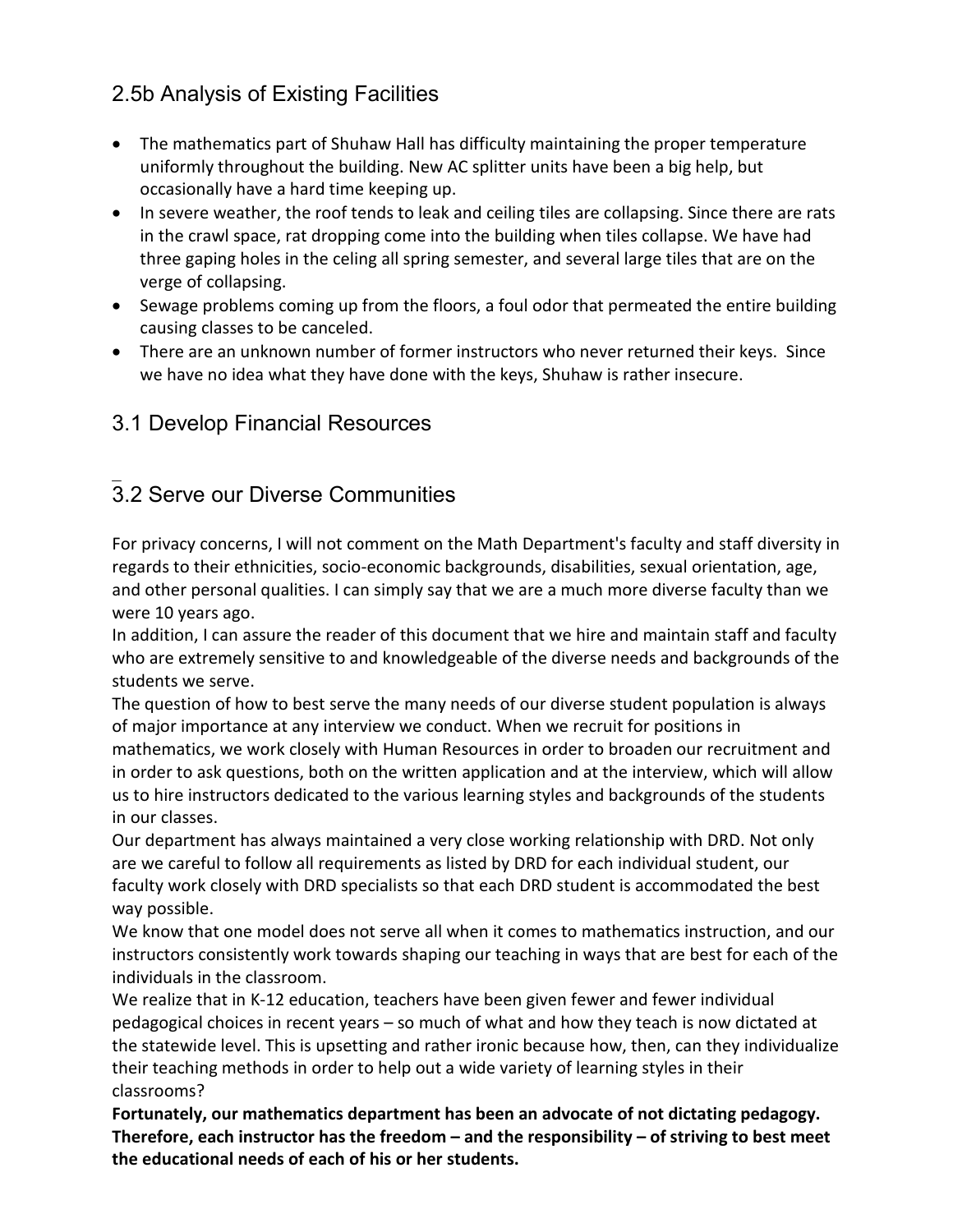# 3.3 Cultivate a Healthy Organization

The Mathematics Department strongly supports the professional development of its classified staff. Staff are encouraged to attend PDA days and other activities promoted by the Staff Development Resource Center and to take seminars, workshops, and instructional courses that enhance professional development.

Faculty in the SRJC Mathematics Department are extremely active in state-wide and national Mathematics organizations, such as CMC3, MAA and AMATYC. Many of the faculty attend colloquia at Sonoma State University and Humboldt State University. We have faculty that regularly serve on committees grading AP Calculus and AP Statistics exams for the entire country. The SRJC Math Department is very well know statewide for it's level of involvement in Professional growth activities and organizations.

# 3.4 Safety and Emergency Preparedness

Ying Lin continues to be the trained and certified safety leader for the Mathematics Department and Shuhaw Hall.

# 3.5 Establish a Culture of Sustainability

Most of our instructors have become virtually paperless in class (except for tests of course) and many of them also use online homework systems to reduce paper use.

# 4.1a Course Student Learning Outcomes Assessment

#### ASSESSMENT PLAN:

Every sixth year, beginning with the 2010/2011 academic year, the Mathematics Department will assess all mathematics courses and the mathematics major.

| Course | SLO <sub>#s</sub> | Participating faculty    | Semester<br>Initiated | Semester<br>Completed | Year of Next<br>Assessment |
|--------|-------------------|--------------------------|-----------------------|-----------------------|----------------------------|
| 10     | All               | <b>Munton</b>            | Spring 2014           | <b>Fall 2014</b>      | 2019-20                    |
| 101    | All               | Falbo                    | Spring 2014           | <b>Fall 2014</b>      | 2019-20                    |
| 15     | All               | Clark, DoVan, Jones      | Spring 2014           | <b>Fall 2014</b>      | 2019-20                    |
| 150A   | All               | Ruud, Albers, Kwon       | Spring 2014           | <b>Fall 2014</b>      | 2019-20                    |
| 150B   | All               | Bach, DoVan, Albers      | Spring 2014           | <b>Fall 2014</b>      | 2019-20                    |
|        |                   | Wheeler, Lin             |                       |                       |                            |
| 151    | All               | DoVan, Blackburn,        | Spring 2014           | <b>Fall 2014</b>      | 2019-20                    |
|        |                   | Gorgievska, Gooch,       |                       |                       |                            |
|        |                   | Nieto                    |                       |                       |                            |
| 155    | All               | Valenzuela, Kwon,        | Spring 2014           | <b>Fall 2014</b>      | 2019-20                    |
|        |                   | Blackburn, Shell, Martin |                       |                       |                            |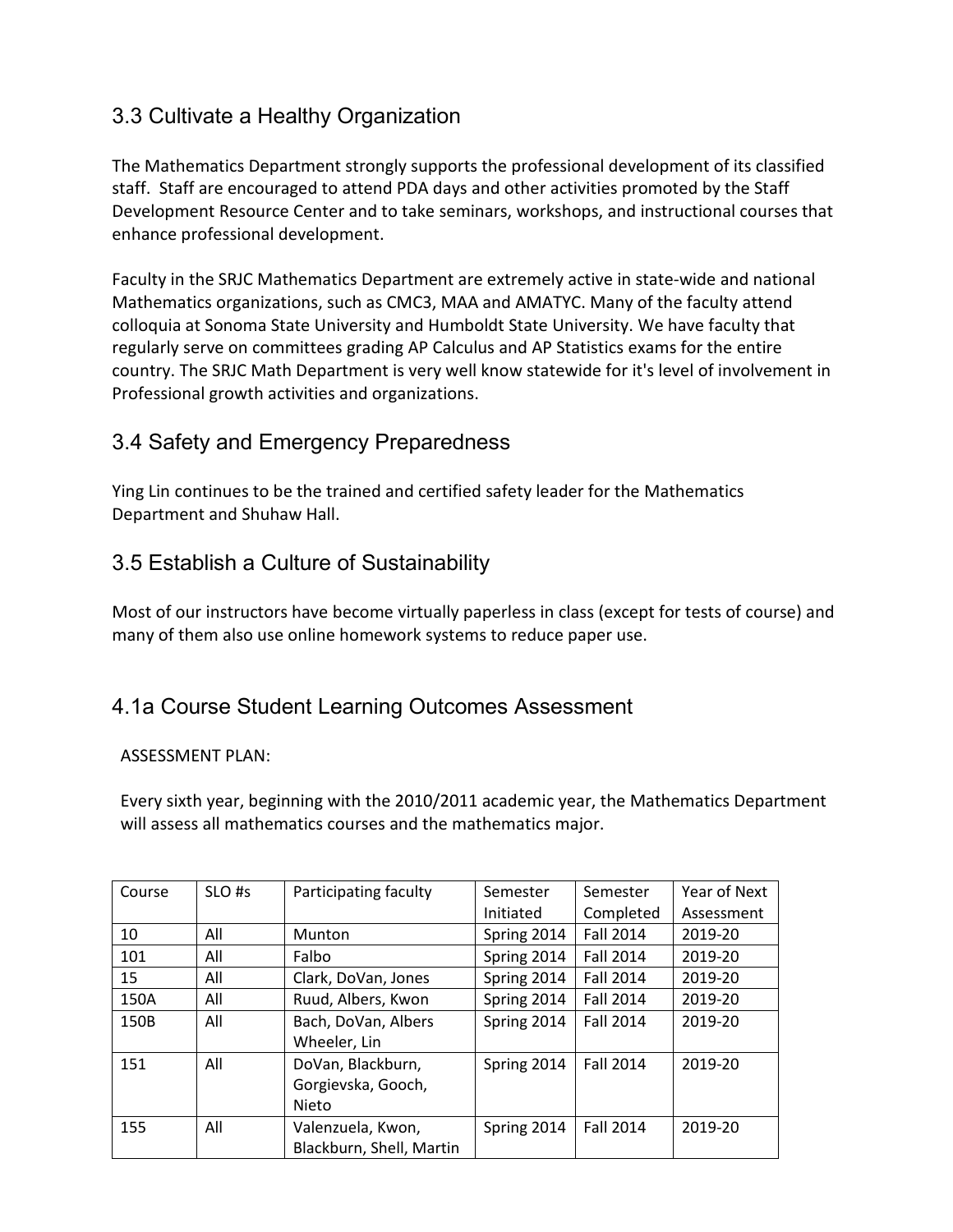| 16             | All | Bunas, Ferguson         | Spring 2014      | <b>Fall 2014</b> | 2019-20     |
|----------------|-----|-------------------------|------------------|------------------|-------------|
| 1A             | All | Bach, Kwon, Brown       | Spring 2014      | <b>Fall 2014</b> | 2019-20     |
| 1B             | All | Kwon, Bunas, Nieto,     | Spring 2014      | <b>Fall 2014</b> | 2019-20     |
|                |     | Martin                  |                  |                  |             |
| 1 <sup>C</sup> | All | Ferguson, Martin, Sturr | Spring 2014      | <b>Fall 2014</b> | 2019-20     |
| $\overline{2}$ | All | Gooch                   | Spring 2014      | <b>Fall 2014</b> | 2019-20     |
| 25             | All | Kwon, Jones, Eurgubian  | Spring 2014      | <b>Fall 2014</b> | 2019-20     |
| 27             | All | Bach, Ohlsen,           | Spring 2014      | <b>Fall 2014</b> | 2019-20     |
|                |     | Gorgievska, Gooch       |                  |                  |             |
| 4              | All | Lin                     | Spring 2014      | <b>Fall 2014</b> | 2019-20     |
| 5              | All | Wheeler, Sturr          | Spring 2014      | <b>Fall 2014</b> | 2019-20     |
| 58             | All | Utter                   | Spring 2014      | <b>Fall 2014</b> | 2019-20     |
| 9              | All | Martin, Gooch           | Spring 2014      | <b>Fall 2014</b> | 2019-20     |
| 49             | All | Gooch                   | <b>Fall 2011</b> | Spring           | $2017 - 18$ |
|                |     |                         |                  | 2012             |             |
| 70             | All | Wheeler                 | Spring 2014      | <b>Fall 2014</b> | 2019-20     |
| 71             | All | Wheeler                 | Spring 2014      | <b>Fall 2014</b> | 2019-20     |
| 770            | All | Albers, Wheeler         | <b>Fall 2014</b> | <b>Fall 2014</b> | 2019-20     |
| Math for       | All |                         | Spring 2014      | <b>Fall 2014</b> | 2019-20     |
| Transfer       |     |                         |                  |                  |             |
| Major          |     |                         |                  |                  |             |

### 4.1b Program Student Learning Outcomes Assessment

Program Assessment Plan

In the spring of 2014, SLOs for all math courses were assessed. Once all of the individual courses SLO assessments were in, the Mathematics Major was assessed based on the individual assessment outcomes of the courses.

The Student Learning Outcomes in the Mathematics Major relate to the individual courses within the major according to the chart below.

|                                                                                                                                                                                                                                                      | <b>CORE COURSES</b> |         |         |        | <b>PICK</b><br><b>ONE</b> |        |
|------------------------------------------------------------------------------------------------------------------------------------------------------------------------------------------------------------------------------------------------------|---------------------|---------|---------|--------|---------------------------|--------|
| <b>SLOs</b>                                                                                                                                                                                                                                          | Math 1A             | Math 1B | Math 1C | Math 5 | Math 2                    | Math 4 |
| Demonstrate the ability to use symbolic,<br>graphical, and numerical representations<br>lof mathematical ideas and to<br>communicate mathematical results in a<br>clear, organized and contextually<br>accurate manner                               | X                   | X       | X       | X      | X                         | х      |
| Perform advanced operations with<br>functions of one or more variables.<br>including algebraic, transcendental, and<br>vector-valued; understand the<br>characteristics and graphs of functions;<br>and apply this knowledge to modeling<br>problems | X                   | X       | X       |        | X                         |        |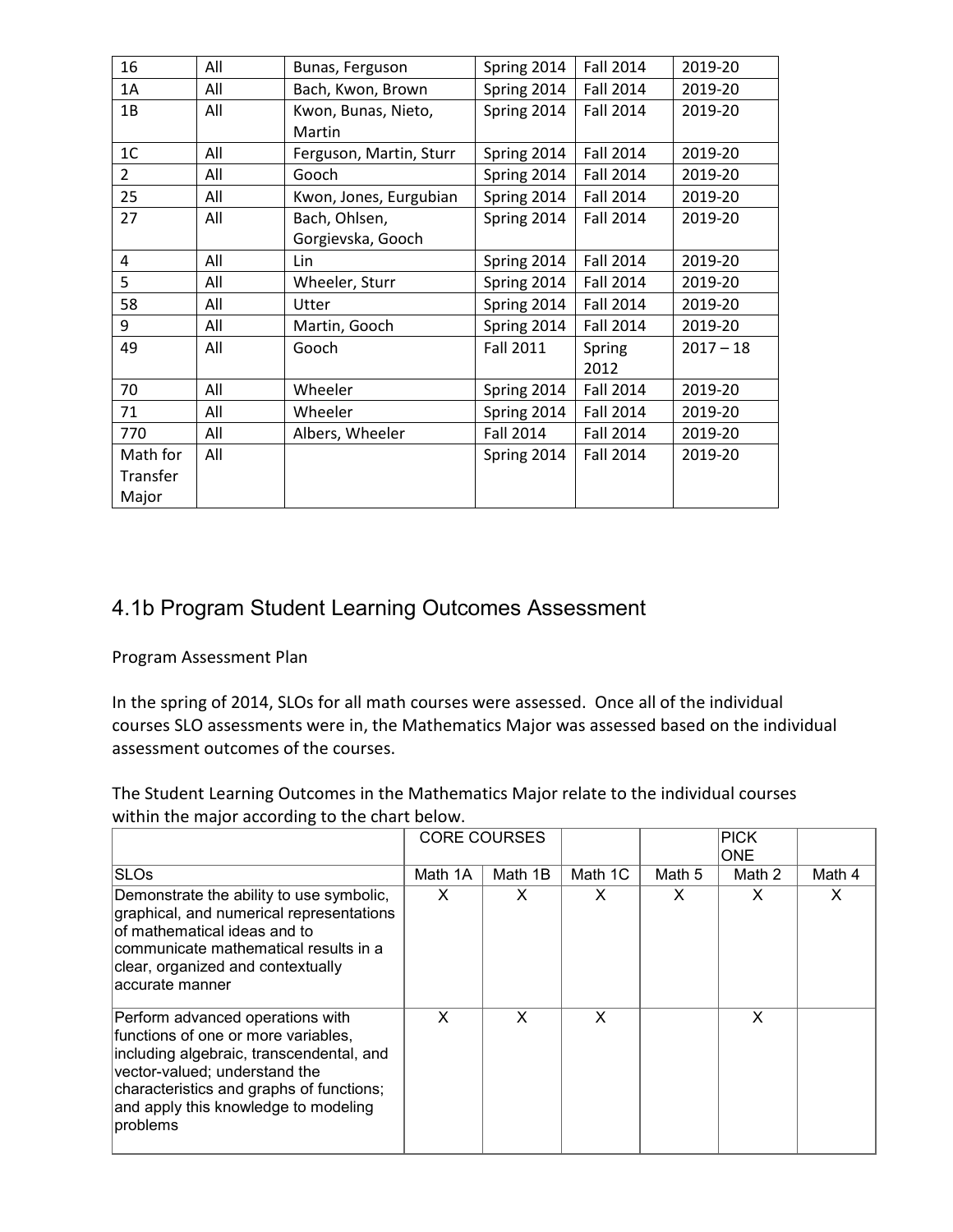| Apply mathematical techniques including<br>solving equations and inequalities,<br>solving systems of equations and<br>inequalities, differentiation, and<br>integration, to problems that arise in the<br>real world | x | x | x |   |  |
|----------------------------------------------------------------------------------------------------------------------------------------------------------------------------------------------------------------------|---|---|---|---|--|
| Use and apply conic sections, polar<br>graphs, parametric equations, vectors,<br>complex numbers, sequences, and series                                                                                              |   | X | x |   |  |
| Engage in logical and critical thinking in<br>Imathematics                                                                                                                                                           | x | x | x | x |  |

#### Most Recent Major Assessment Information

In the spring of 2014, all major courses were assessed. For the courses that did not achieve success, the action deemed appropriate was at the level of the instructor. No changes to the major are indicated at this time.

# 4.1c Student Learning Outcomes Reporting

| <b>Type</b>       | <b>Name</b> | <b>Student</b>     | <b>Assessment</b>       | Change      |
|-------------------|-------------|--------------------|-------------------------|-------------|
|                   |             | <b>Assessment</b>  | <b>Results Analyzed</b> | Implemented |
|                   |             | <b>Implemented</b> |                         |             |
| Course            | Math 1A     | Spring $2014$      | Spring 2014             | N/A         |
| Course            | Math 1B     | Spring 2014        | Spring 2014             | N/A         |
| Course            | Math 1C     | Spring 2014        | Spring 2014             | N/A         |
| Course            | Math 2      | Spring 2014        | Spring 2014             | N/A         |
| Course            | Math 4      | Spring 2014        | Spring 2014             | N/A         |
| Course            | Math 5      | Spring 2014        | Spring 2014             | N/A         |
| Course            | Math 9      | Spring 2014        | Spring 2014             | N/A         |
| Course            | Math 10     | Spring 2014        | Spring 2014             | N/A         |
| Course            | Math 15     | Spring 2014        | Spring 2014             | N/A         |
| Course            | Math 16     | Spring 2014        | Spring 2014             | N/A         |
| Course            | Math 25     | Spring 2014        | Spring 2014             | N/A         |
| Course            | Math 27     | Spring 2014        | Spring 2014             | N/A         |
| Course            | Math 49     | Spring 2014        | Spring 2014             | N/A         |
| Course            | Math 58     | Spring 2014        | Spring 2014             | N/A         |
| Course            | Math 70     | Spring 2014        | Spring 2014             | N/A         |
| Course            | Math 71     | Spring 2014        | Spring 2014             | N/A         |
| Course            | Math 101    | Spring 2014        | Spring 2014             | N/A         |
| Course            | Math150A    | Spring 2014        | Spring 2014             | N/A         |
| Course            | Math 150B   | Spring 2014        | Spring 2014             | N/A         |
| Course            | Math 151    | Spring 2014        | Spring 2014             | N/A         |
| Course            | Math 155    | Spring 2014        | Spring 2014             | N/A         |
| Course            | Math 770    | Fall 2010          | Fall 2010               | N/A         |
| Certificate/Major | Mathematics | Spring 2014        | Spring 2014             | N/A         |

### 4.2a Key Courses or Services that address Institutional Outcomes

| Course/Service | 1a                        | 1 <sub>b</sub>            | 1c                        | 2a                        | 2 <sub>b</sub> | 2c | 2d | $\rightarrow$<br>эa   | 3 <sub>b</sub>            | 4a                        | 4 <sub>b</sub>            |                           | 6a | 6b | 6c                   | -                         |
|----------------|---------------------------|---------------------------|---------------------------|---------------------------|----------------|----|----|-----------------------|---------------------------|---------------------------|---------------------------|---------------------------|----|----|----------------------|---------------------------|
| Math 10        | $\mathbf{v}$<br>$\lambda$ | $\mathbf{v}$<br>$\Lambda$ | $\mathbf{v}$<br>$\Lambda$ | $\mathbf{v}$<br>$\Lambda$ |                |    |    | <b>W</b><br>$\Lambda$ | $\mathbf{v}$<br>$\lambda$ | $\mathbf{v}$<br>$\lambda$ | $\mathbf{v}$<br>$\lambda$ | $\mathbf{v}$<br>$\Lambda$ |    |    | $-$<br>$\rightarrow$ | <b>W</b><br>$\lambda$     |
| Math 101       | $\mathbf{v}$<br>$\lambda$ | $\mathbf{v}$<br>$\Lambda$ | $\mathbf{v}$<br>$\Lambda$ | $\mathbf{v}$<br>$\Lambda$ |                |    |    | $-$<br>$\lambda$      | $\mathbf{v}$<br>$\lambda$ | $\mathbf{v}$<br>$\Lambda$ | $\mathbf{v}$<br>$\lambda$ | $\mathbf{x}$<br>$\Lambda$ |    |    | $-$<br>$\rightarrow$ | $\mathbf{v}$<br>$\lambda$ |
| Math 1         | $\mathbf{v}$<br>$\Lambda$ | $\mathbf{v}$<br>$\lambda$ | $\mathbf{v}$<br>$\Lambda$ | $\mathbf{v}$<br>$\Lambda$ |                |    |    | <b>x</b><br>$\Lambda$ | $\mathbf{v}$<br>$\lambda$ | $\mathbf{v}$<br>$\Lambda$ | $\mathbf{v}$<br>$\lambda$ | $\mathbf{x}$<br>$\Lambda$ |    |    |                      | $\mathbf{v}$<br>$\lambda$ |
| 150A<br>Math   | $\mathbf{v}$<br>$\lambda$ | $\mathbf{v}$<br>$\lambda$ | $\mathbf{v}$<br>$\Lambda$ | $\mathbf{v}$<br>$\Lambda$ |                |    |    | $-$<br>$\Lambda$      | $\mathbf{v}$<br>$\lambda$ | $\mathbf{v}$<br>$\lambda$ | $\mathbf{v}$<br>$\Lambda$ | $\mathbf{x}$<br>$\Lambda$ |    |    |                      | <b>x</b><br>$\lambda$     |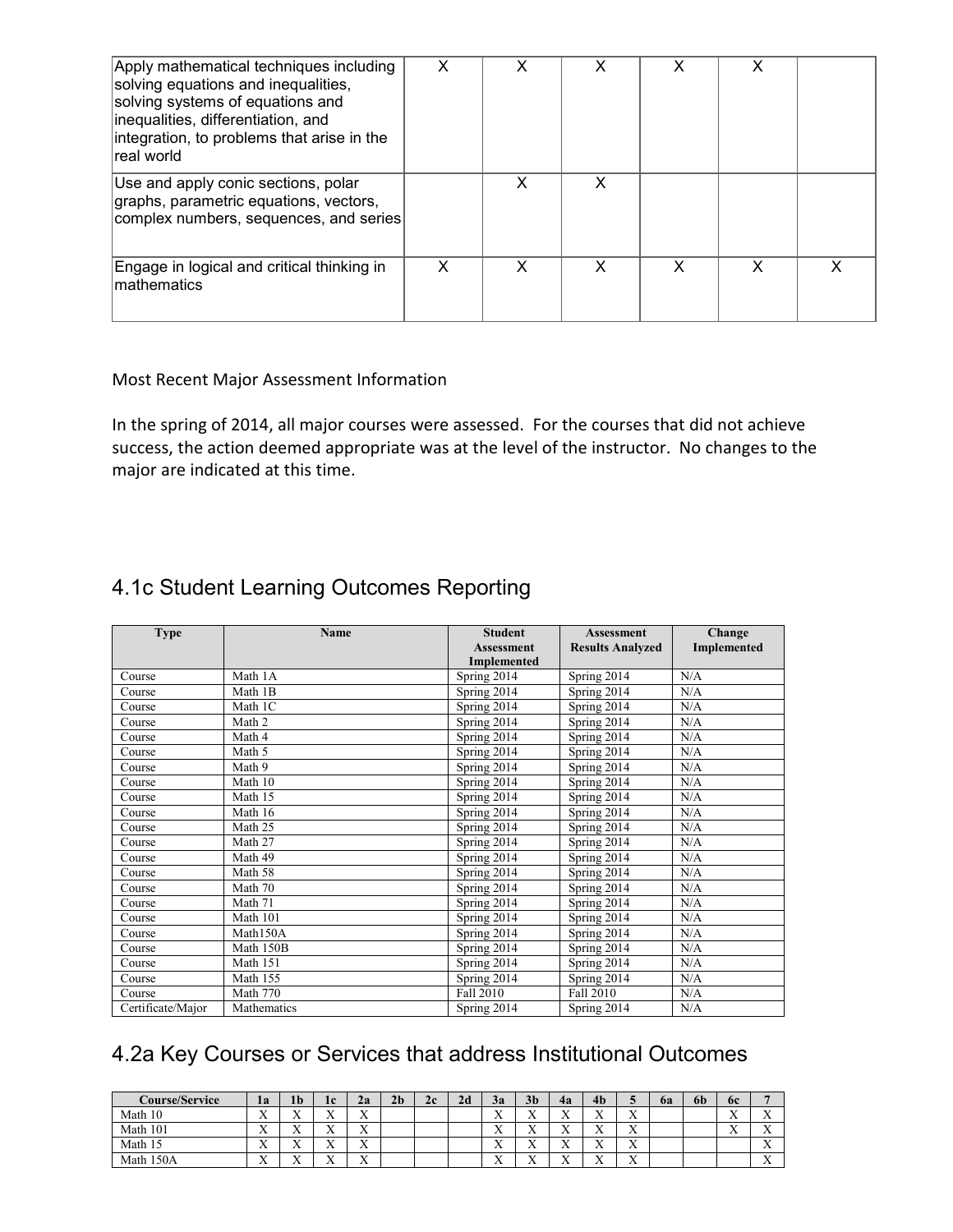| Math 150B | X | X            | X | X |  | X | X            | X | X | X |  | X |
|-----------|---|--------------|---|---|--|---|--------------|---|---|---|--|---|
| Math 151  | X | X            | X | X |  | X | $\mathbf{X}$ | X | X | X |  | X |
| Math 155  | X | X            | X | X |  | X | X            | X | X | X |  | X |
| Math 16   | X | X            | X | X |  | X | X            | X | X | X |  | X |
| Math 1A   | X | X            | X | X |  | X | X            | X | X | X |  | X |
| Math 1B   | X | X            | X | X |  | X | $\mathbf{X}$ | X | X | X |  | X |
| Math 1C   | X | $\mathbf{X}$ | X | X |  | X | $\mathbf{X}$ | X | X | X |  | X |
| Math 2    | X | X            | X | X |  | X | X            | X | X | X |  | X |
| Math 25   | X | X            | X | X |  | X | $\mathbf{X}$ | X | X | X |  | X |
| Math 27   | X | X            | X | X |  | X | X            | X | X | X |  | X |
| Math 2A   | X | X            | X | X |  | X | X            | X | X | X |  | X |
| Math 2B   | X | X            | X | X |  | X | X            | X | X | X |  | X |
| Math 4    | X | X            | X | X |  | X | X            | X | X | X |  | X |
| Math 5    | X | X            | X | X |  | X | X            | X | X | X |  | X |
| Math 58   | X | X            | X | X |  | X | X            | X | X | X |  | X |
| Math 6    | X | X            | X | X |  | X | X            | X | X | X |  | X |
| Math 6    |   |              |   |   |  |   |              |   |   |   |  |   |
| Math 70   | X | X            | X | X |  | X | X            | X | X | X |  | X |
| Math 71   | X | X            | X | X |  | X | X            | X | X | X |  | X |
| Math 770  | X | X            | X | X |  | X | X            | X | X | X |  | X |
| Math 9    | X | X            | X | X |  | X | X            | X | X | X |  | X |

# 4.2b Narrative (Optional)

### 5.0 Performance Measures

The Mathematics Department of Santa Rosa Junior College has as its goal to serve the students efficiently and at the same time keep mathematics education accessible to its students. As a faculty, we work hard to be available to our students, try to keep up on the latest innovations in mathematics as well as that which is used in the teaching of mathematics. I have never worked with a more dedicated faculty anywhere else.

### 5.1 Effective Class Schedule: Course Offerings, Times, Locations, and Delivery Modes (annual)

We offer a wide variety of times and days for our sections, including weekends and hybrid courses. We offer courses from Elementary Algebra through second year calculus on the Santa Rosa Campus and we offer all courses through first year calculus on the Petaluma Campus. Sadly, because of the lack of chemistry, physics and engineering courses offered at the Petaluma Campus, we are unable to offer second-year courses on the Petaluma Campus since most of those students who would take second-year mathematics courses are forced to take their chemistry, physics and engineering courses on the Santa Rosa Campus thus making the second-year mathematics courses inconvenient to take on the Petaluma Campus. We are now trying to offer more advanced courses in our evening program. It has been a success and at this time, we are seeing huge increases in the enrollment of these more advanced mathematics courses. We are hoping that as the Petaluma Campus grows, we will be able to start offering more advanced courses there as well.

We currently are unable to meet the demand for Math 155, Math 15, Math 1A and Math 1B due to a lack of Mathematics faculty. With the decreasing unemployment in Sonoma County we have seen a corresponding decrease in applicants for our adjunct pool. Furthermore, we anticipate 3 - 5 retirements by spring 2015, so we will have to work very hard to maintain the level of services we currently offer, not to mention meet the increasing demand for Mathematics courses. We hope to have approval for some steady, sustained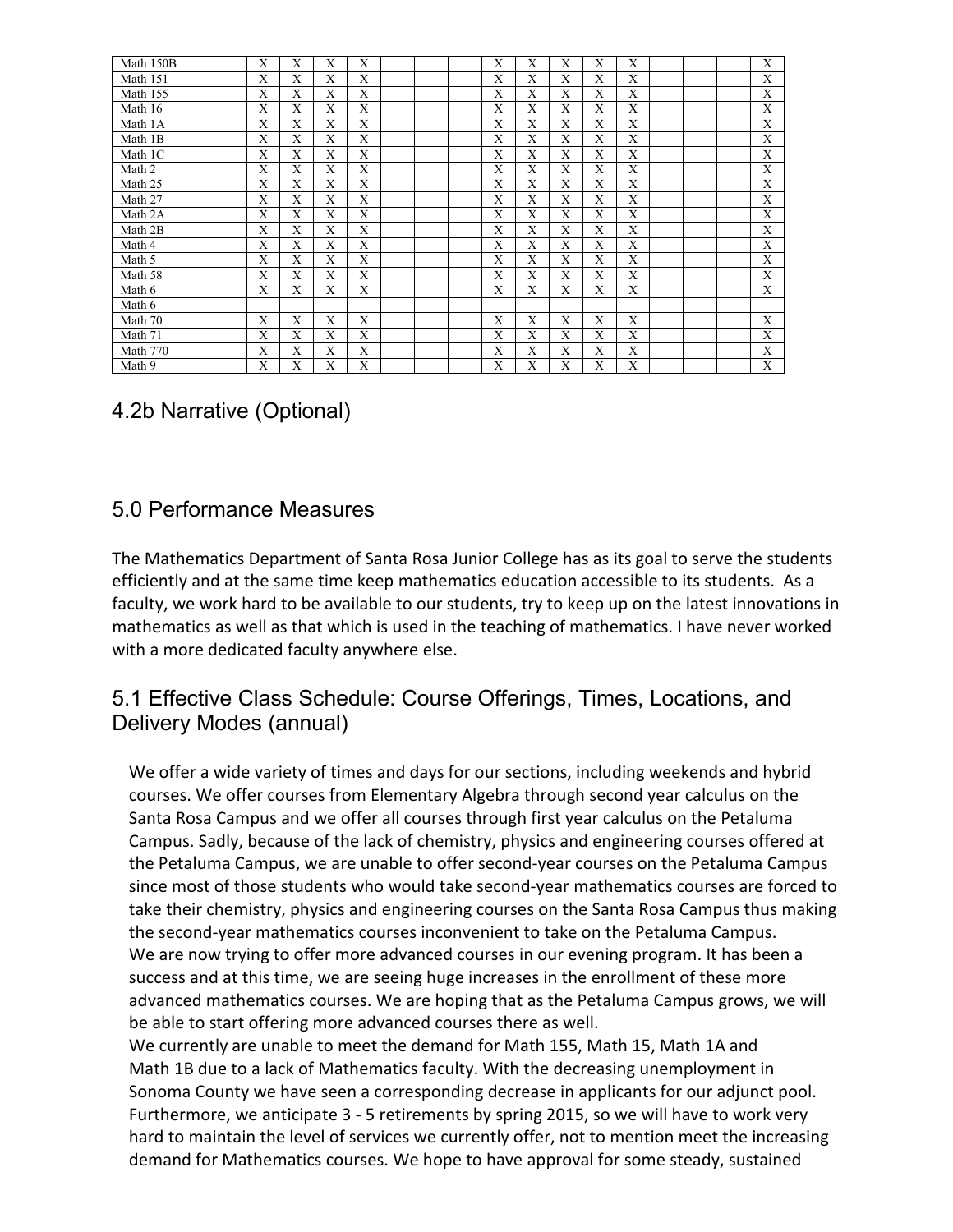hiring of full-time faculty in the coming years which will allow us to better meet the needs of the students.

#### Student Headcount:

#### **Santa Rosa Campus**

| <b>Discipline</b> | <b>X2010</b> | F2010 | S2011             | X2011 | F2011                   | S2012        | X2012 | F2012 | S2013        |
|-------------------|--------------|-------|-------------------|-------|-------------------------|--------------|-------|-------|--------------|
| Mathematics       | 1.00<br>ᅭᅭJJ | 5301  | 5677<br><b>JU</b> | 1183  | T <sub>04</sub><br>55U1 | ----<br>סככנ | 956   | 5262  | roc.<br>יסככ |

#### **Petaluma Campus** (Includes Rohnert Park and Sonoma)

| <b>Discipline</b>  | <b>X2010</b> | F2010 | S2011 | X2011 | F2011 | S2012 | X2012    | <b>E2013</b><br>-ZUIZ | S2013                |
|--------------------|--------------|-------|-------|-------|-------|-------|----------|-----------------------|----------------------|
| <b>Mathematics</b> | 212<br>---   | 1102  | 986   | 186   | 1083  | 1025  | .<br>- 1 | 1120<br>IIZU          | $\sim$ $\sim$<br>. . |

### 5.2a Enrollment Efficiency

#### **Santa Rosa Campus**

| <b>Discipline</b>  | <b>X2010</b> | F2010  | S2011  | X2011  | F2011  | S2012  | X2012  | F2012  | S2013                              |
|--------------------|--------------|--------|--------|--------|--------|--------|--------|--------|------------------------------------|
| <b>Mathematics</b> | 99.6%        | 118.6% | 120.1% | 109.9% | 120.8% | 124.)5 | 109.1% | 122.3% | $\sim$<br>$\overline{a}$<br>123.47 |

#### **Petaluma Campus** (Includes Rohnert Park and Sonoma)

| <b>Discipline</b> | X2010             | F2010  | S2011    | X2011             | F2011  | S2012  | X2012  | F2012  | S2013           |
|-------------------|-------------------|--------|----------|-------------------|--------|--------|--------|--------|-----------------|
| Mathematics       | 95.1%<br>$\Omega$ | 109.3% | $13.6\%$ | $\Omega$<br>83.0% | 114.0% | 118.1% | 105.4% | 121.2% | 110C<br>$-13.0$ |

The enrollment efficiency is both an indication of healthy enrollments and overcrowded classes. Our instructors have taken on more students recently in order to accomodate the increased student populations. This has been a hardship on both our students and our instructors. We need to increase the number of sections of mathematics courses offered so that students can progress in a timely manner. It is also clear that we need to hire more full-time instructors and obtain more classrooms to accomodate our future needs.

#### 5.2b Average Class Size

Nearly all mathematics courses at SRJC have a class enrollment limit of 28 with a 6-student wait list which can generally be accommodated into the class. There are usually more students trying to add than we can accommodate in our classrooms which each hold about 34 students. Some of the numbers below are less than 34 due to attrition, but we begin each semester with nearly every class completely full and a lot of classes with students on the floor. We need to offer more classes and thus need more full-time instructors to do so.

#### **Santa Rosa Campus**

| <b>Discipline</b>  | X2010 | F2010 | S2011 | X2011 | F2011 | S2012 | X2012 | F2012 | S2013 |
|--------------------|-------|-------|-------|-------|-------|-------|-------|-------|-------|
| <b>Mathematics</b> | 27.9  | 33.2  | 33.4  | 30.8  | 33.9  | 34.5  | 30.6  | 34.3  | 34.   |
|                    |       |       |       |       |       |       |       |       |       |
| - - -<br>-         |       |       |       |       |       |       |       |       |       |

#### **Petaluma Campus** (Includes Rohnert Park and Sonoma)

| __                |       |       |       |       |       |       |       |       |       |
|-------------------|-------|-------|-------|-------|-------|-------|-------|-------|-------|
| <b>Discipline</b> | X2010 | F2010 | S2011 | X2011 | F2011 | S2012 | X2012 | F2012 | S2013 |
|                   |       |       |       |       |       |       |       |       |       |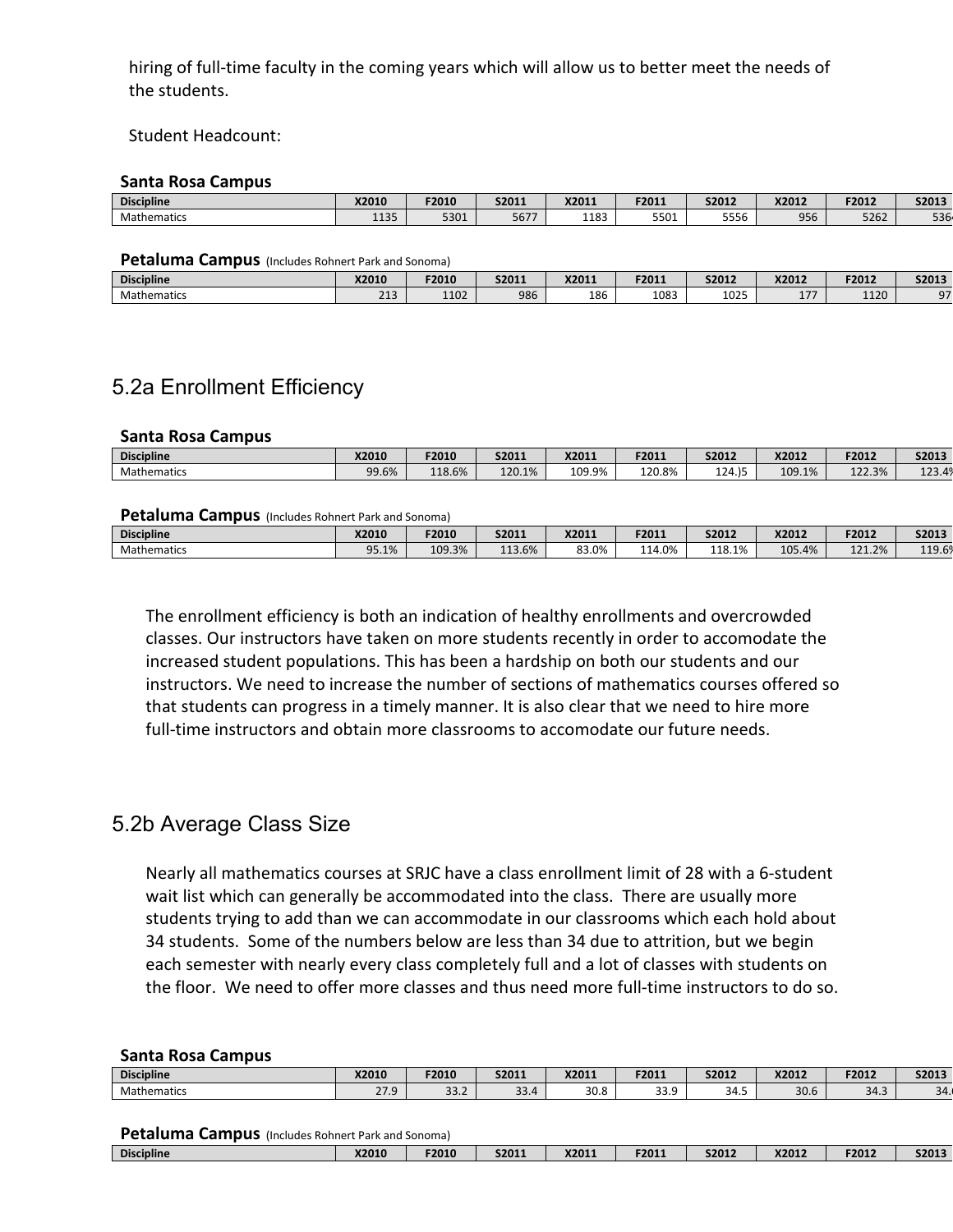| . .<br>Mathematics | 26.6 | $\sim$ $\sim$<br>30.D | <b>JI.O</b> | $\sim$<br>ر.رے | ۰.<br>. .<br>ر | $\sim$<br><b>JJ.L</b> | 20<br>້. ມາ | $\sim$ $\sim$<br><u>.</u><br>- - - | --<br><u>.</u> |
|--------------------|------|-----------------------|-------------|----------------|----------------|-----------------------|-------------|------------------------------------|----------------|

### 5.3 Instructional Productivity

#### **Santa Rosa Campus**

| <b>Mathematics</b> |             | X2010 | F2010  | S2011  | X2011  | F2011  | S2012  | X2012 | F2012  | S2013  |
|--------------------|-------------|-------|--------|--------|--------|--------|--------|-------|--------|--------|
|                    | <b>FTES</b> | 96.12 | 475.16 | 512.73 | 100.15 | 491.57 | 510.08 | 87.35 | 488.29 | 502.73 |
|                    | <b>FTEF</b> | 6.44  | 27.48  | 29.82  | 6.07   | 27.62  | 28.34  | 5.39  | 27.93  | 28.34  |
|                    | Ratio       | 14.91 | 17.29  | 17.19  | 16.49  | 17.80  | 18.00  | 16.22 | 17.48  | 17.74  |

#### **Petaluma Campus** (Includes Rohnert Park and Sonoma)

| <b>Mathematics</b> |             | <b>X2010</b> | F2010  | S2011  | X2011 | F2011  | S2012      | X2012 | F2012  | S2013  |
|--------------------|-------------|--------------|--------|--------|-------|--------|------------|-------|--------|--------|
|                    | <b>FTES</b> | 29.79        | 144.80 | 126.97 | 26.25 | 144.24 | 133.61     | 25.17 | 149.97 | 127.09 |
|                    | <b>FTEF</b> | 2.12         | 9.24   | 7.74   | 2.12  | 8.73   | 775<br>,,, | 1.64  | 9.54   | 7.36   |
|                    | Ratio       | 14.07        | 15.68  | 16.39  | 12.40 | 16.52  | 17.24      | 15.33 | 15.72  | 17.26  |

The goal for the college is 18.5 which is equivalent to having classes with about 37 students. Since our classrooms can only accommodate up to about 34 students, it is impossible for us to meet the goal of the district without violating fire codes.

We believe that the nature of the mathematics discipline should allow our department to fall below the college-wide goal in this area. Students often find mathematics to be a challenging subject, and when students fail a mathematics course, they are often inclined to drop out of school completely. In order to maintain or increase student success, we should maintain or even decrease class size.

### 5.4 Curriculum Currency

All curriculum reviews are current.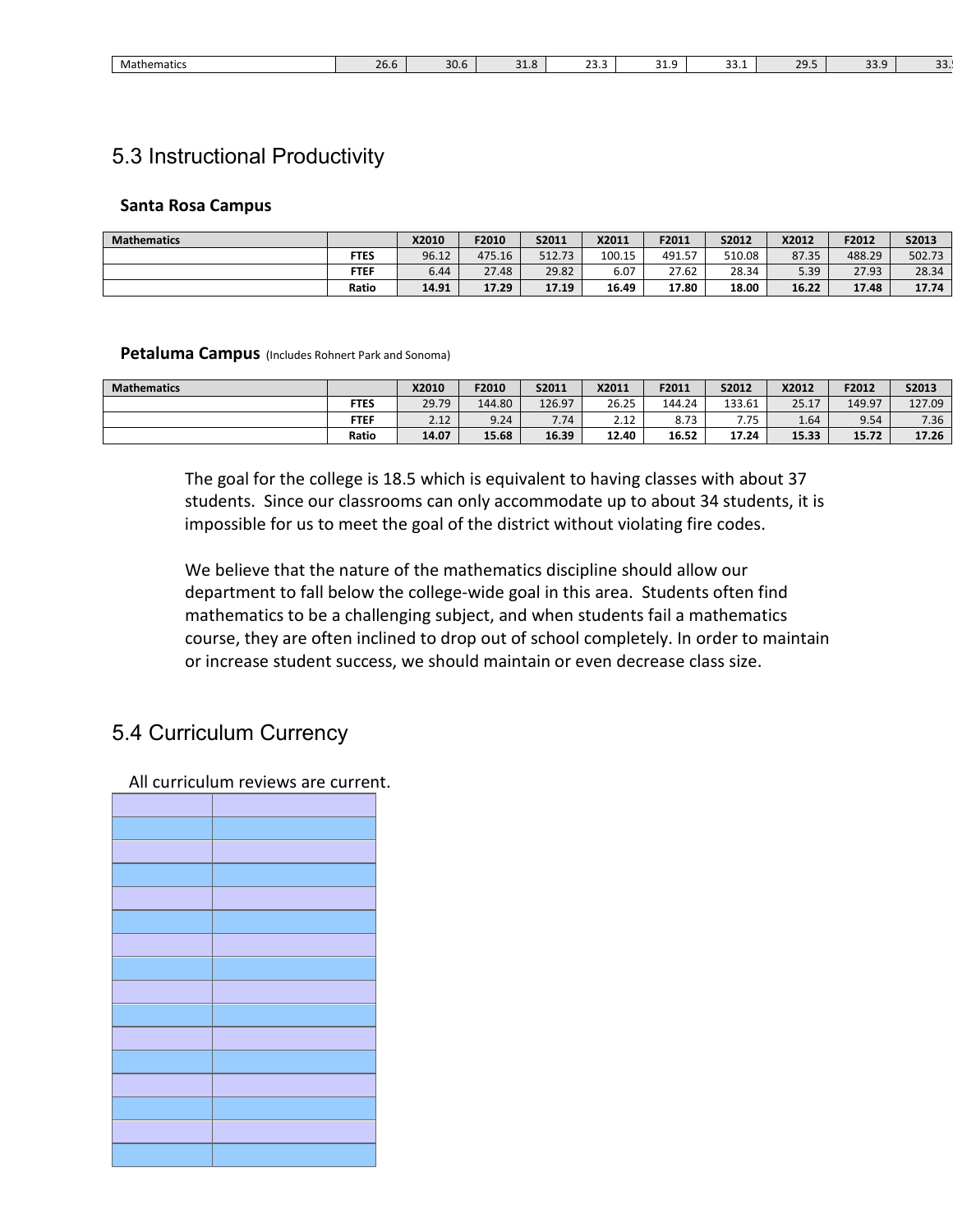# 5.5 Successful Program Completion

#### **Mathematics Degree**

| Associate of Arts Degree | 08--09 | 09-10 | ı ı. | <b>.</b> | <b>⁄−</b> I |
|--------------------------|--------|-------|------|----------|-------------|
| <b>Mathematics</b>       |        |       | n,   |          |             |

We seem to have an increase in the number of Mathematics degrees awarded in recent years. This may be due to the push at SRJC for having a way to assess "completion" and may also be due to the UCs and CSUs accepting fewer students.

#### **Support for Non-Math Majors**

Virtually all of our students take mathematics courses with the goal of completing a certificate, associate degree, or the requirements for transfer to a four-year school. For many students, mathematics is the most challenging subject they will face. And yet the mathematics course success rate (approximately 67%) is only slightly lower than the District average (approximately 74%).

The mathematics department encourages student success by

- Promoting fair access and opportunities for students to take our courses
- Recruiting, securing and retaining faculty who love teaching
- Maintaining a high level of instructional quality and integrity
- Actively cooperating with the Tutorial Center, MESA, Mathematics Computer Lab, DRD, and the Counseling Department to help students outside the classroom
- Challenging students to achieve to the maximum of their abilities, and making certain that each understands the responsibility for her/his own academic success.
- Contributing to the cultural life of our community by presenting enrichment opportunities to our students and to community members.
- Providing comprehensive instructional support services such as well-maintained physical facilities, basic supplies, up-to-date technological equipment, adequate support staff (secretaries, computer specialists, student homework graders, lab instructors, and student lab assistants).

Currently we are focusing on our Basic Skills level students and looking into ways we can increase student success among this group. We have developed a new course, MATH 101,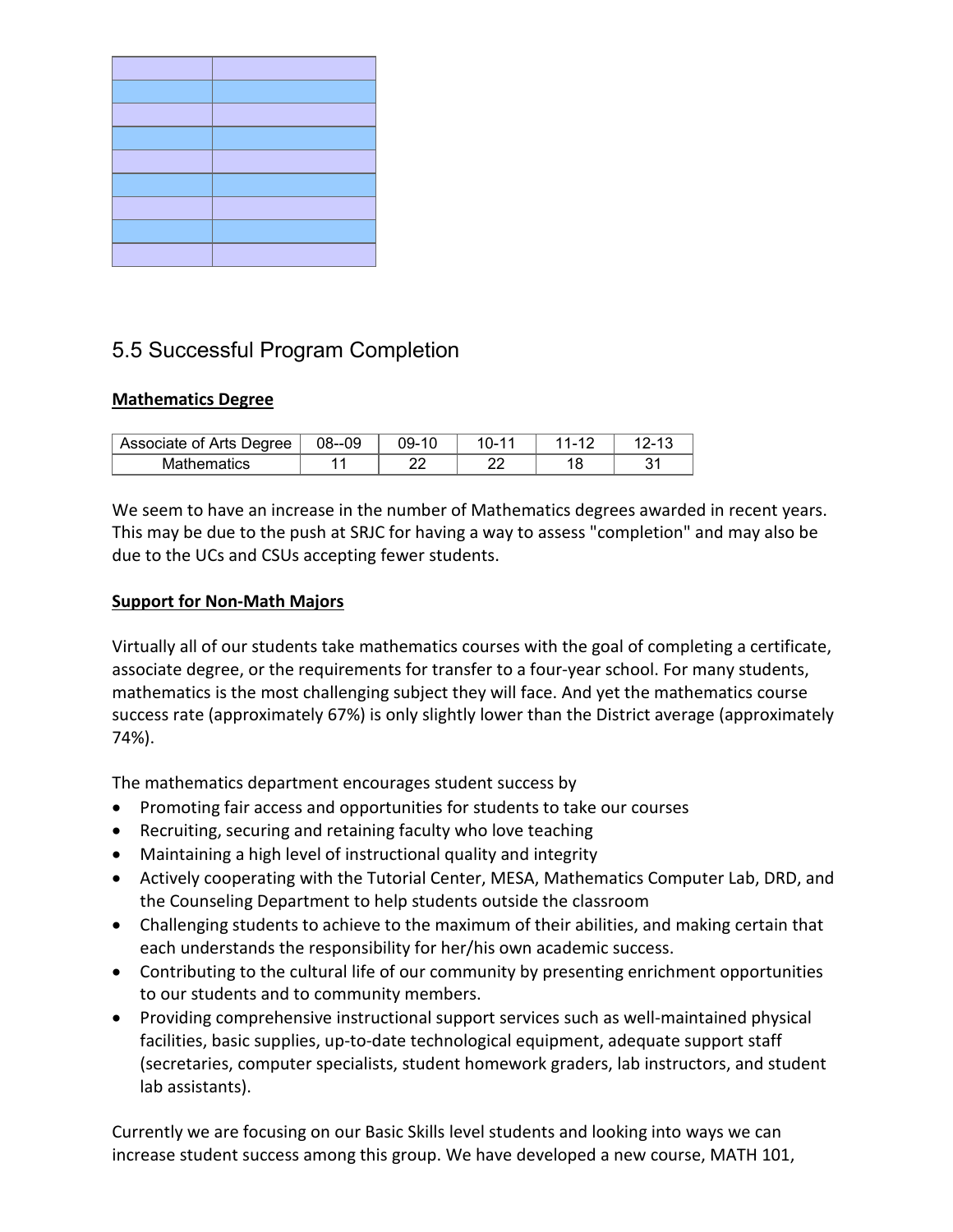Mathematics for the Associate Degree, that is an alternative to MATH 155 for students who seek an Associate Degree but do not plan on transferring. This may be extremely important for our nursing students and students in other vocational programs. Our department has been extremely active in the Basic Skills work of the college.

Core to student success is good study habits. The best-proven method of motivating students to do daily homework is to collect and grade homework on a daily basis. This is impossible without student homework graders. We have had student graders in the past, but lost the funding due to budget cuts. The college should make it a priority to promote practices, like the grader program, that will increase student success.

### 5.6 Student Success

#### **Retention**

#### **Santa Rosa Campus**

| <b>Discipline</b>  | <b>X2010</b> | F2010 | S2011 | X2011                  | F2011                            | S2012 | X2012 | F2012 | S2013 |
|--------------------|--------------|-------|-------|------------------------|----------------------------------|-------|-------|-------|-------|
| <b>Mathematics</b> | 72.8%        | 68.7% | 70.6% | .1%،<br>$\overline{ }$ | $\overline{\phantom{0}}$<br>0.4% | 69.5% | 78.9% | 70.7% | 68.2  |

#### **Petaluma Campus** (Includes Rohnert Park and Sonoma)

| <b>Discipline</b> | X2010                   | F2010 | S2011 | X2011             | F2011            | S2012 | X2012           | F2012 | S2013                                                  |
|-------------------|-------------------------|-------|-------|-------------------|------------------|-------|-----------------|-------|--------------------------------------------------------|
| Mathematics       | 84.7%<br>O <sub>A</sub> | 72.9% | 76.6% | $ \cdot$<br>74.2% | --<br>1%<br>---- | 75.8% | $\sim$<br>85.8% | 78.6% | $\overline{\phantom{0}}$<br>$\blacksquare$<br><u>.</u> |

#### **Successful Course Completion**

#### **Santa Rosa Campus**

| <b>Discipline</b>  | <b>X2010</b> | F2010                     | S2011 | X2011 | F2011  | S2012 | X2012                  | F2012                                | S2013 |
|--------------------|--------------|---------------------------|-------|-------|--------|-------|------------------------|--------------------------------------|-------|
| <b>Mathematics</b> | 66.9%        | 59 7%<br>JJ. <i>I 1</i> 0 | 62.0% | 68.2% | 1.7% ن | 60.8% | $\overline{a}$<br>1.5% | $\overline{\phantom{a}}$<br>4%<br>ОT | 59.19 |

#### Petaluma Campus (Includes Rohnert Park and Sonoma)

| <b>Discipline</b> | <b>X2010</b> | F2010 | S2011 | X2011 | F2011 | S2012 | X2012 | F2012 | S2013                     |
|-------------------|--------------|-------|-------|-------|-------|-------|-------|-------|---------------------------|
| Mathematics       | 78.5%        | 65.0% | 68.5% | 64.5% | 66.1% | 67.3% | 77.8% | 69.8% | $\sim$<br>$\sim$<br>02.07 |

#### **GPA**

#### **Santa Rosa Campus**

| <b>Discipline</b> | <b>X2010</b>       | F2010 | S2011                 | X2011          | F2011                    | <b>S2012</b>       | X2012               | F2012                   | S2013                   |
|-------------------|--------------------|-------|-----------------------|----------------|--------------------------|--------------------|---------------------|-------------------------|-------------------------|
| Mathematics       | $\Omega$<br>$\sim$ | 2.20  | $\sim$ $\sim$<br>2.ZD | $\sim$<br>ےں ے | $\sim$ $\sim$<br><u></u> | $\sim$<br><u>.</u> | $\sqrt{10}$<br>4.4V | $-24$<br><u>_ . _ i</u> | $\sim$ $\sim$<br>$\sim$ |

#### **Petaluma Campus** (Includes Rohnert Park and Sonoma)

| <b>Discipline</b> | X2010       | F2010             | S2011 | X2011           | F2011 | S2012       | X2012                   | F2012             | S2013           |
|-------------------|-------------|-------------------|-------|-----------------|-------|-------------|-------------------------|-------------------|-----------------|
| Mathematics       | 2C1<br>2.OT | $\Omega$<br>ر د.ء | 2.45  | $\sim$<br>ر ر.ء | 45    | חכר<br>2.3U | $\sim$ $\sim$<br>$\sim$ | $\sim$ $-$<br>. ت | $\Omega$<br>$-$ |

It is no secret that mathematics is difficult for many students. There are a variety of reasons for that and we, as mathematics instructors, strive to find ways to help our students succeed. We cannot, however, lower our standards. It is our responsibility to ensure that students who pass our classes are prepared for the subsequent classes. Otherwise, the problem compounds itself. This situation is not unique to SRJC.

Having student graders to give daily feedback on homework is one practice that can improve student success. It seems that the small cost of hiring student graders would be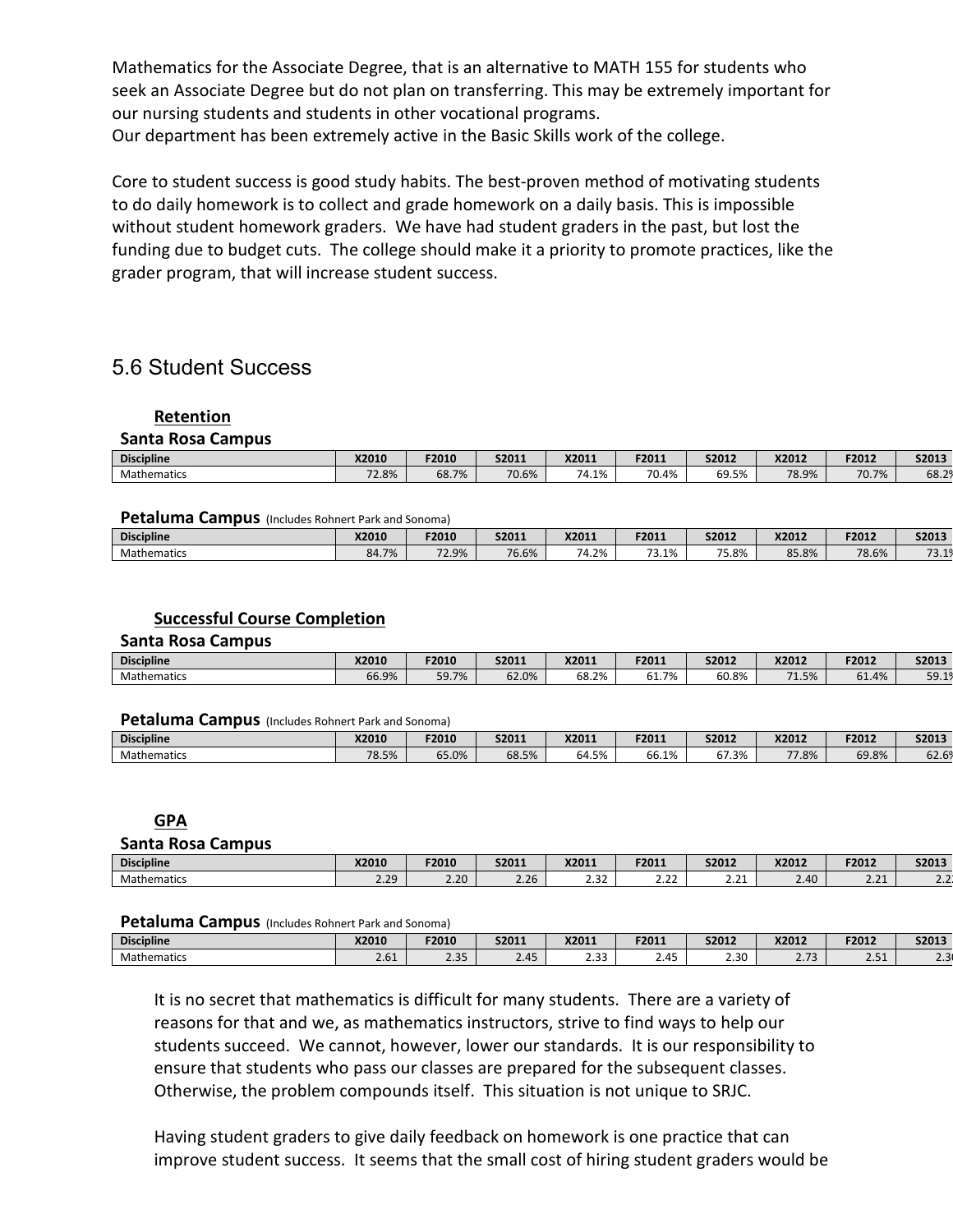greatly offset by the increase in the student success rates. If fewer students are repeating our courses, more students will be served.

The student equity data did not show any major concerns with student equity within Mathematics. While a certain sub-group may have performed lower than the average in one semester, the opposite can be found true in another semester. The only area that showed consistently lower success in mathematics was the group of Basic Skills English students. This makes sense due to the necessity of good English skills to be successful in any college course.

### 5.7 Student Access

| <b>Mathematics</b> | _ _ _ , _ _ .<br><b>Ethnicity</b> | 2010-11 | Percent | 2011-12 | Percent | 2012-13  | Percent | 2013 |
|--------------------|-----------------------------------|---------|---------|---------|---------|----------|---------|------|
|                    | White                             | 6821    | 55.0%   | 6811    | 54.8%   | 6323     | 52.8%   |      |
|                    | Asian                             | 662     | 5.3%    | 636     | 5.1%    | 608      | 5.1%    |      |
|                    | <b>Black</b>                      | 340     | 2.7%    | 354     | 2.9%    | 304      | 2.5%    |      |
|                    | Hispanic                          | 2138    | 17.2%   | 2422    | 19.5%   | 2561     | 21.4%   |      |
|                    | Native American                   | 108     | 0.9%    | 117     | 0.9%    | 85       | 0.7%    |      |
|                    | Pacific Islander                  | 69      | 0.6%    | 53      | 0.4%    | 49       | 0.4%    |      |
|                    | Filipino                          | 115     | 0.9%    | 143     | 1.2%    | 119      | 1.0%    |      |
|                    | Other Non-White                   |         | 0.0%    |         | 0.0%    | $\Omega$ | 0.0%    |      |
|                    | Decline to state                  | 2146    | 17.3%   | 1884    | 15.2%   | 1918     | 16.0%   |      |
|                    | <b>ALL Ethnicities</b>            | 12399   | 100.0%  | 12420   | 100.0%  | 11967    | 100.0%  | 11   |

The students who we served by ethnicity are:

#### The students who we served by gender are:

| <b>Mathematics</b> | Gender             | 2010-11 | Percent | 2011-12 | Percent | 2012-13 | Percent | 2013 |
|--------------------|--------------------|---------|---------|---------|---------|---------|---------|------|
|                    | Male               | 6359    | 51.3%   | 6402    | 51.5%   | 6015    | 50.3%   |      |
|                    | Female             | 5876    | 47.4%   | 5845    | 47.1%   | 5794    | 48.4%   |      |
|                    | Unknown            | 164     | 1.3%    | 173     | 1.4%    | 158     | 1.3%    |      |
|                    | <b>ALL Genders</b> | 12399   | 100.0%  | 12420   | 100.0%  | 11967   | 100.0%  |      |

#### **The students we served by age are:**

| <b>Mathematics</b> | Age Range       | 2010-11 | Percent | 2011-12 | Percent | 2012-13 | Percent | 2013 |
|--------------------|-----------------|---------|---------|---------|---------|---------|---------|------|
|                    | 0 thru 18       | 2210    | 17.9%   | 2104    | 17.0%   | 1844    | 15.5%   |      |
|                    | 19 and 20       | 3992    | 32.3%   | 3920    | 31.7%   | 3869    | 32.4%   |      |
|                    | 21 thru 25      | 3485    | 28.2%   | 3635    | 29.4%   | 3595    | 30.1%   |      |
|                    | 26 thru 30      | 1235    | 10.0%   | 1220    | 9.9%    | 1207    | 10.1%   |      |
|                    | 31 thru 35      | 523     | 4.2%    | 555     | 4.5%    | 530     | 4.4%    |      |
|                    | 36 thru 40      | 309     | 2.5%    | 356     | 2.9%    | 317     | 2.7%    |      |
|                    | 41 thru 45      | 211     | 1.7%    | 238     | 1.9%    | 230     | 1.9%    |      |
|                    | 46 thru 50      | 185     | 1.5%    | 165     | 1.3%    | 171     | 1.4%    |      |
|                    | 51 thru 60      | 216     | 1.7%    | 183     | 1.5%    | 170     | 1.4%    |      |
|                    | 61 plus         | 33      | 0.3%    | 44      | 0.4%    | 34      | 0.3%    |      |
|                    | <b>ALL Ages</b> | 12366   | 100.0%  | 12376   | 100.0%  | 11933   | 100.0%  | 11   |

Our service to the various groups of students is right in line with that which would be expected. We do our best to provide a positive learning environment for all students.

It appears that we serve male and female students equally and that we have a higher than average served in the cross gender catagory.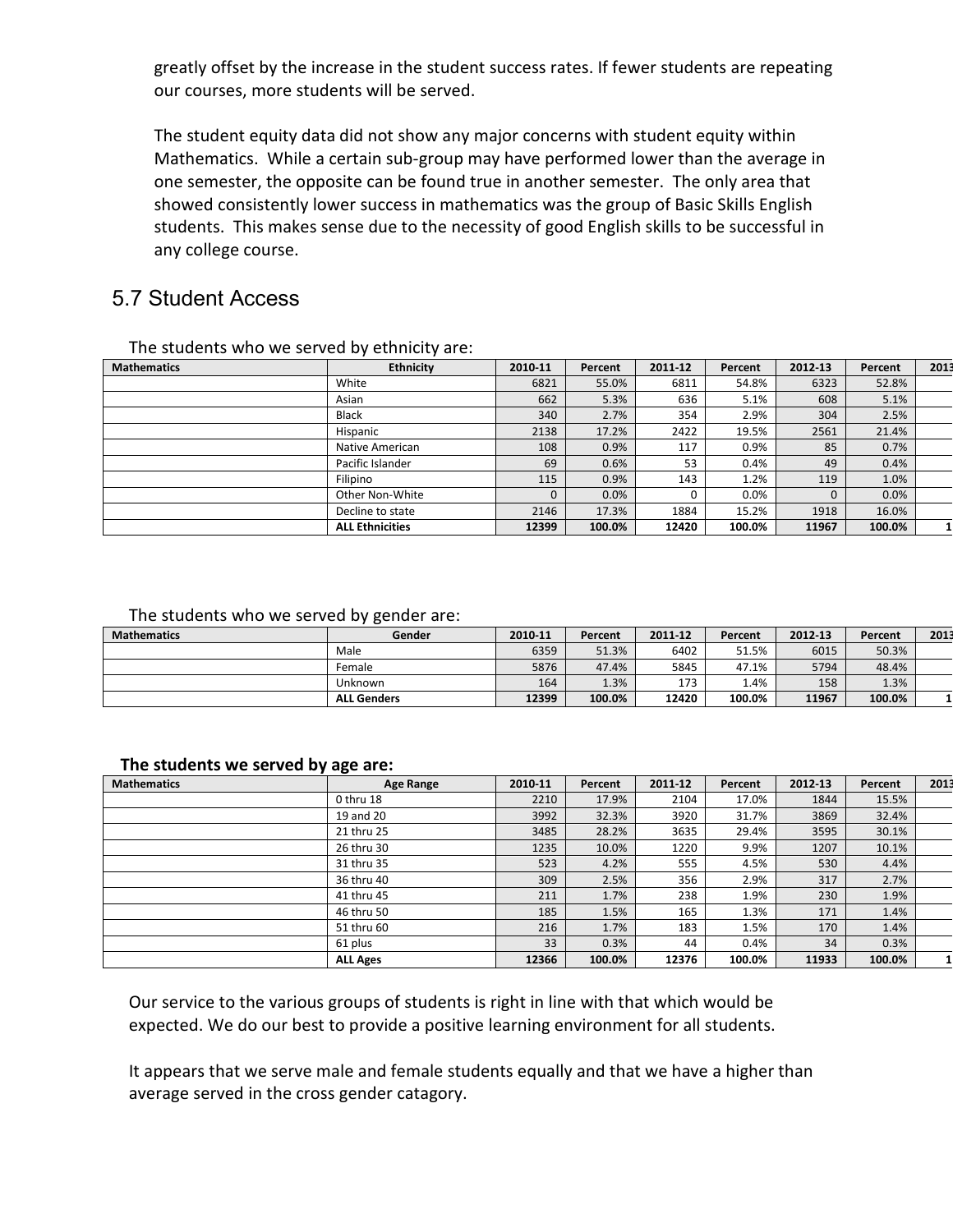We have more Hispanic students than the average for the county taking matematics courses. I think the work of Darci Rosales and the MESA center have contributed to this very positively.

### 5.8 Curriculum Offered Within Reasonable Time Frame

We offer all of our courses every semester, generally with multiple sections of each. We try to have sections of each class available during both day and evening hours. We also offer our two highest demand courses, Math 155 and Math 15, in a weekend college format each semester.

| Location                                                |                    | SANTA ROSA CAMPUS                                    |                          |           |                 |                 | Updated 08/2     |      |
|---------------------------------------------------------|--------------------|------------------------------------------------------|--------------------------|-----------|-----------------|-----------------|------------------|------|
|                                                         |                    |                                                      |                          |           |                 |                 |                  |      |
|                                                         | Sum of EnrollCen   |                                                      |                          | Semester  |                 |                 |                  |      |
|                                                         |                    |                                                      |                          |           |                 |                 |                  |      |
| Cluster                                                 | Department         | <b>Discipline</b>                                    | Course                   | 2010 SU   | 2010 FA         | 2011 SP         | 2011 SU          | 2011 |
| Science,<br>Technology,<br>Engineering &<br>Mathematics | <b>Mathematics</b> | <b>Mathematics</b>                                   | MATH <sub>10</sub>       | 24        | $\overline{77}$ | $\overline{76}$ | 26               |      |
|                                                         |                    |                                                      | <b>MATH 101</b>          | $\pmb{0}$ | 0               | $\mathbf 0$     | $\mathbf 0$      |      |
|                                                         |                    |                                                      | MATH 15                  | 183       | 586             | 659             | 176              |      |
|                                                         |                    |                                                      | MATH 150A                | 63        | 457             | 386             | 57               |      |
|                                                         |                    |                                                      | <b>MATH 150B</b>         | 53        | 206             | 258             | 62               |      |
|                                                         |                    |                                                      | <b>MATH 151</b>          | 63        | 307             | 326             | 69               |      |
|                                                         |                    |                                                      | <b>MATH 155</b>          | 146       | 668             | 716             | 150              |      |
|                                                         |                    |                                                      | MATH 16                  | 0         | 30              | 39              | $\mathbf 0$      |      |
|                                                         |                    |                                                      | <b>MATH 1A</b>           | 69        | 226             | 240             | 80               |      |
|                                                         |                    |                                                      | <b>MATH 1B</b>           | 0         | 143             | 159             | 0                |      |
|                                                         |                    |                                                      | <b>MATH 1C</b>           | 0         | 79              | 99              | 0                |      |
|                                                         |                    |                                                      | <b>MATH2</b>             | 0         | 44              | 70              | 0                |      |
|                                                         |                    |                                                      | MATH <sub>25</sub>       | 19        | 158             | 156             | 19               |      |
|                                                         |                    |                                                      | MATH <sub>27</sub>       | 63        | 233             | 210             | 69               |      |
|                                                         |                    |                                                      | <b>MATH 2A</b>           | 0         | 0               | 0               | $\boldsymbol{0}$ |      |
|                                                         |                    |                                                      | MATH <sub>2B</sub>       | 0         | 0               | 0               | 0                |      |
|                                                         |                    |                                                      | MATH 4                   | 0         | 0               | 40              | 0                |      |
|                                                         |                    |                                                      | MATH 49                  | 0         | 0               | $\overline{2}$  | 0                |      |
|                                                         |                    |                                                      | MATH <sub>5</sub>        | 0         | 70              | 66              | 0                |      |
|                                                         |                    |                                                      | MATH <sub>58</sub>       | 0         | 122             | 102             | 0                |      |
|                                                         |                    |                                                      | MATH 70                  | 0         | 10              | 7               | 0                |      |
|                                                         |                    |                                                      | MATH <sub>71</sub>       | 0         | 15              | 11              | 0                |      |
|                                                         |                    |                                                      | <b>MATH 770</b>          | 242       | 1064            | 1046            | 279              |      |
|                                                         |                    |                                                      | <b>MATH 8A</b>           | 13        | 57              | 30              | 0                |      |
|                                                         |                    |                                                      | MATH 8B                  | 0         | 15              | 17              | 0                |      |
|                                                         |                    |                                                      | MATH <sub>9</sub>        | 0         | 85              | 83              | 0                |      |
|                                                         |                    |                                                      | <b>Mathematics Total</b> | 938       | 4652            | 4798            | 987              |      |
|                                                         |                    | Mathematics Total                                    |                          | 938       | 4652            | 4798            | 987              |      |
|                                                         |                    | Science, Technology, Engineering & Mathematics Total |                          | 938       | 4652            | 4798            | 987              |      |
| <b>Grand Total</b>                                      |                    |                                                      |                          | 938       | 4652            | 4798            | 987              |      |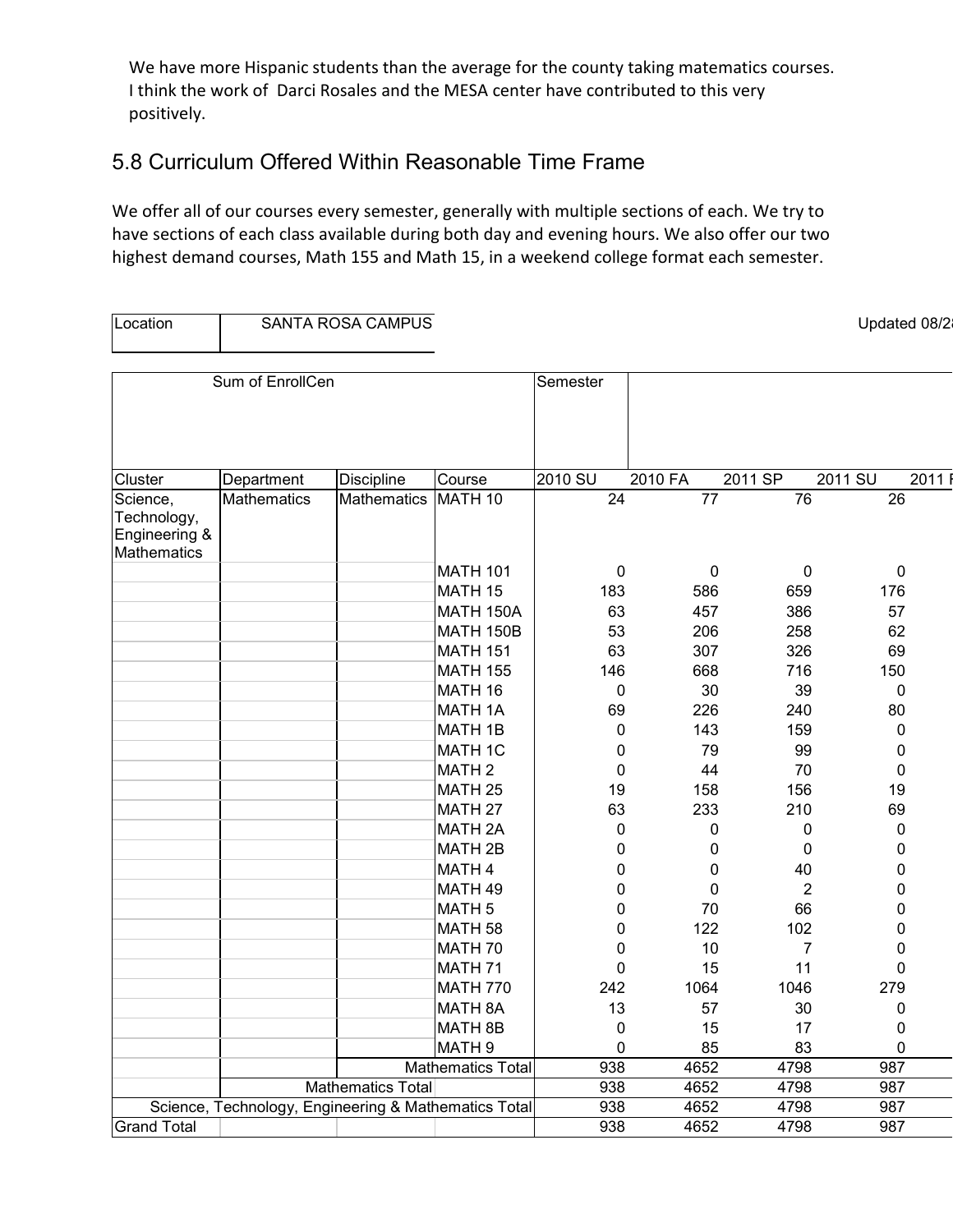| Location | PETALUMA CAMPUS |
|----------|-----------------|
|          |                 |

|                    | Sum of EnrollCen                                     |                   |                          | Semester |             |         |         |         |      |
|--------------------|------------------------------------------------------|-------------------|--------------------------|----------|-------------|---------|---------|---------|------|
| Cluster            | Department                                           | <b>Discipline</b> | Course                   | 2010 SU  |             | 2010 FA | 2011 SP | 2011 SU | 2011 |
| Science,           | <b>Mathematics</b>                                   | Mathematics       | MATH <sub>10</sub>       |          | $\mathbf 0$ | 57      | 57      | 0       |      |
| Technology,        |                                                      |                   |                          |          |             |         |         |         |      |
| Engineering &      |                                                      |                   |                          |          |             |         |         |         |      |
| <b>Mathematics</b> |                                                      |                   |                          |          |             |         |         |         |      |
|                    |                                                      |                   | MATH 15                  |          | 82          | 228     | 217     | 76      |      |
|                    |                                                      |                   | MATH 150A                |          | 25          | 139     | 143     | 19      |      |
|                    |                                                      |                   | MATH 150B                |          | 0           | 61      | 95      | 0       |      |
|                    |                                                      |                   | <b>MATH 151</b>          |          | 30          | 124     | 50      | 24      |      |
|                    |                                                      |                   | <b>MATH 155</b>          |          | 76          | 303     | 244     | 67      |      |
|                    |                                                      |                   | <b>MATH 1A</b>           |          | 0           | 21      | 41      | 0       |      |
|                    |                                                      |                   | <b>MATH 1B</b>           |          | 0           | 23      | 12      | 0       |      |
|                    |                                                      |                   | MATH <sub>25</sub>       |          | O           | 24      | 26      | 0       |      |
|                    |                                                      |                   | MATH <sub>27</sub>       |          |             | 39      | 38      | 0       |      |
|                    |                                                      |                   | MATH <sub>58</sub>       |          | Ω           | 31      | 29      | 0       |      |
|                    |                                                      |                   | MATH <sub>9</sub>        |          | O           | 28      | 31      | 0       |      |
|                    |                                                      |                   | <b>Mathematics Total</b> |          | 213         | 1078    | 983     | 186     |      |
|                    |                                                      | Mathematics Total |                          |          |             |         |         |         |      |
|                    | Science, Technology, Engineering & Mathematics Total |                   |                          |          |             |         |         |         |      |
| <b>Grand Total</b> |                                                      |                   |                          |          |             |         |         |         |      |
|                    |                                                      |                   |                          |          |             |         |         |         |      |

Location **SANTA ROSA CAMPUS CONSERVANTA ROSA CAMPUS Updated 08/2** 

|                                                                | Count of Course    |                    |                    | Semester       |         |                |                |                         |
|----------------------------------------------------------------|--------------------|--------------------|--------------------|----------------|---------|----------------|----------------|-------------------------|
| Cluster                                                        | Department         | Discipline         | Course             | 2010 SU        | 2010 FA | 2011 SP        | 2011 SU        | 2011                    |
| Science,<br>Technology,<br>Engineering &<br><b>Mathematics</b> | <b>Mathematics</b> | <b>Mathematics</b> | MATH 10            |                |         | $\overline{3}$ | $\overline{2}$ |                         |
|                                                                |                    |                    | <b>MATH 101</b>    | $\mathbf{0}$   |         | 0              |                | 0                       |
|                                                                |                    |                    | MATH 15            |                |         | 20             | 19             | 7                       |
|                                                                |                    |                    | MATH 150A          | 2              |         | 18             | 12             | $\overline{\mathbf{c}}$ |
|                                                                |                    |                    | MATH 150B          | $\overline{2}$ |         | 6              | 8              | $\overline{2}$          |
|                                                                |                    |                    | <b>MATH 151</b>    | 2              |         | 10             | 10             | $\overline{2}$          |
|                                                                |                    |                    | <b>MATH 155</b>    | 5              |         | 22             | 20             | 5                       |
|                                                                |                    |                    | MATH 16            | n              |         |                |                | $\pmb{0}$               |
|                                                                |                    |                    | <b>MATH 1A</b>     | 2              |         |                | 7              | $\overline{2}$          |
|                                                                |                    |                    | MATH 1B            | ი              |         | 5              | 5              | 0                       |
|                                                                |                    |                    | <b>MATH 1C</b>     |                |         | 3              | 3              | 0                       |
|                                                                |                    |                    | MATH <sub>2</sub>  |                |         | 2              | 2              | 0                       |
|                                                                |                    |                    | MATH <sub>25</sub> |                |         | 5              | 5              |                         |
|                                                                |                    |                    | MATH <sub>27</sub> | 2              |         |                | 6              | 2                       |
|                                                                |                    |                    | <b>MATH 2A</b>     | n              |         | 0              | 0              | 0                       |
|                                                                |                    |                    | MATH <sub>2B</sub> |                |         | 0              | 0              | 0                       |
|                                                                |                    |                    | MATH 4             | n              |         | 0              |                | 0                       |
|                                                                |                    |                    | MATH 49            | 3              |         | 3              | 3              | 3                       |
|                                                                |                    |                    | MATH <sub>5</sub>  | O              |         | $\overline{2}$ | 2              | 0                       |
|                                                                |                    |                    | MATH <sub>58</sub> |                |         |                | 3              | 0                       |
|                                                                |                    |                    | MATH 70            |                |         |                |                | 0                       |
|                                                                |                    |                    | MATH 71            | O              |         |                |                | 0                       |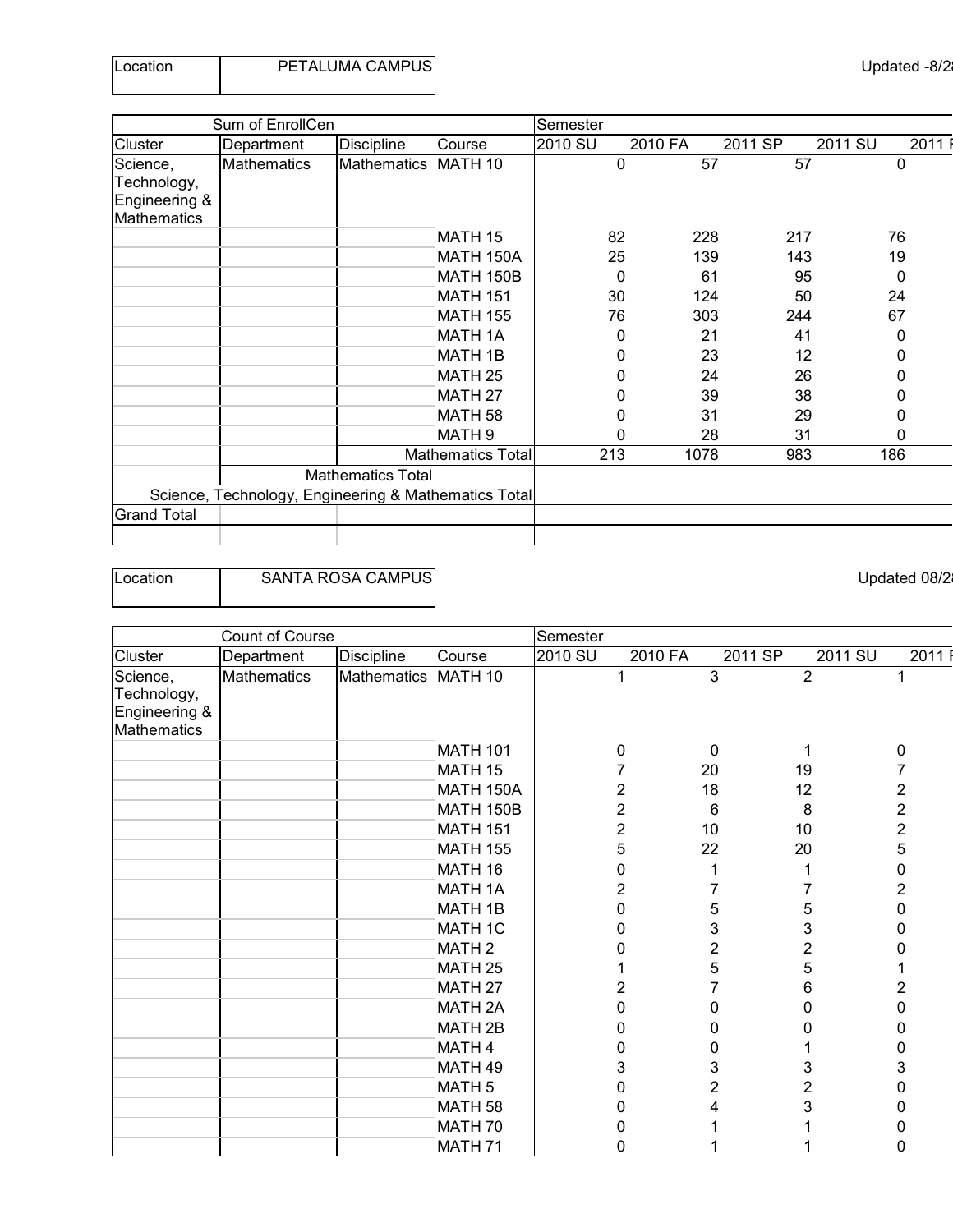|                    | MATH 770                                             |    |     |     |    |
|--------------------|------------------------------------------------------|----|-----|-----|----|
|                    | <b>MATH 8A</b>                                       |    |     |     |    |
|                    | MATH 8B                                              |    |     |     |    |
|                    | MATH 9                                               |    |     |     |    |
|                    | Mathematics Total                                    | 30 | 127 | 118 | 29 |
|                    | Mathematics Total                                    | 30 | 127 | 118 | 29 |
|                    | Science, Technology, Engineering & Mathematics Total | 30 | 127 | 118 | 29 |
| <b>Grand Total</b> |                                                      | 30 | 127 | 118 | 29 |
|                    |                                                      |    |     |     |    |
|                    |                                                      |    |     |     |    |

Location | PETALUMA CAMPUS

|                                                         | <b>Count of Course</b>                               |                    |                          | Semester |         |         |         |      |
|---------------------------------------------------------|------------------------------------------------------|--------------------|--------------------------|----------|---------|---------|---------|------|
| Cluster                                                 | Department                                           | <b>Discipline</b>  | Course                   | 2010 SU  | 2010 FA | 2011 SP | 2011 SU | 2011 |
| Science,<br>Technology,<br>Engineering &<br>Mathematics | <b>Mathematics</b>                                   | <b>Mathematics</b> | MATH 10                  | 0        |         | 2       | 2       | 0    |
|                                                         |                                                      |                    | MATH 15                  | 3        |         |         | 6       |      |
|                                                         |                                                      |                    | MATH 150A                |          |         | 5       | 5       |      |
|                                                         |                                                      |                    | MATH 150B                |          |         |         | 3       |      |
|                                                         |                                                      |                    | MATH 151                 |          |         | 5       |         |      |
|                                                         |                                                      |                    | <b>MATH 155</b>          |          |         |         |         |      |
|                                                         |                                                      |                    | <b>MATH 1A</b>           |          |         |         |         |      |
|                                                         |                                                      |                    | MATH 1B                  |          |         |         |         |      |
|                                                         |                                                      |                    | MATH <sub>25</sub>       |          |         |         |         |      |
|                                                         |                                                      |                    | MATH <sub>27</sub>       |          |         |         |         |      |
|                                                         |                                                      |                    | MATH <sub>58</sub>       |          |         |         |         |      |
|                                                         |                                                      |                    | MATH <sub>9</sub>        | O        |         |         |         | 0    |
|                                                         |                                                      |                    | <b>Mathematics Total</b> | 10       |         | 37      | 31      | 8    |
|                                                         |                                                      | Mathematics Total  |                          | 10       |         | 37      | 31      | 8    |
|                                                         | Science, Technology, Engineering & Mathematics Total |                    |                          | 10       |         | 37      | 31      | 8    |
| <b>Grand Total</b>                                      |                                                      |                    |                          | 10       |         | 37      | 31      | 8    |
|                                                         |                                                      |                    |                          |          |         |         |         |      |

# 5.9a Curriculum Responsiveness

We offer a very standard mathematics curriculum. The only lower division course that we do not offer that a small number of our students who are Mathematics Majors would like to take is a course in Logic and Proof. We have developed this course and it is active but the two times we have offered it the enrollment has been far too low for the class the run.

The rest of our curriculum remains robust in order to satisfy the myriad transfer needs of our students.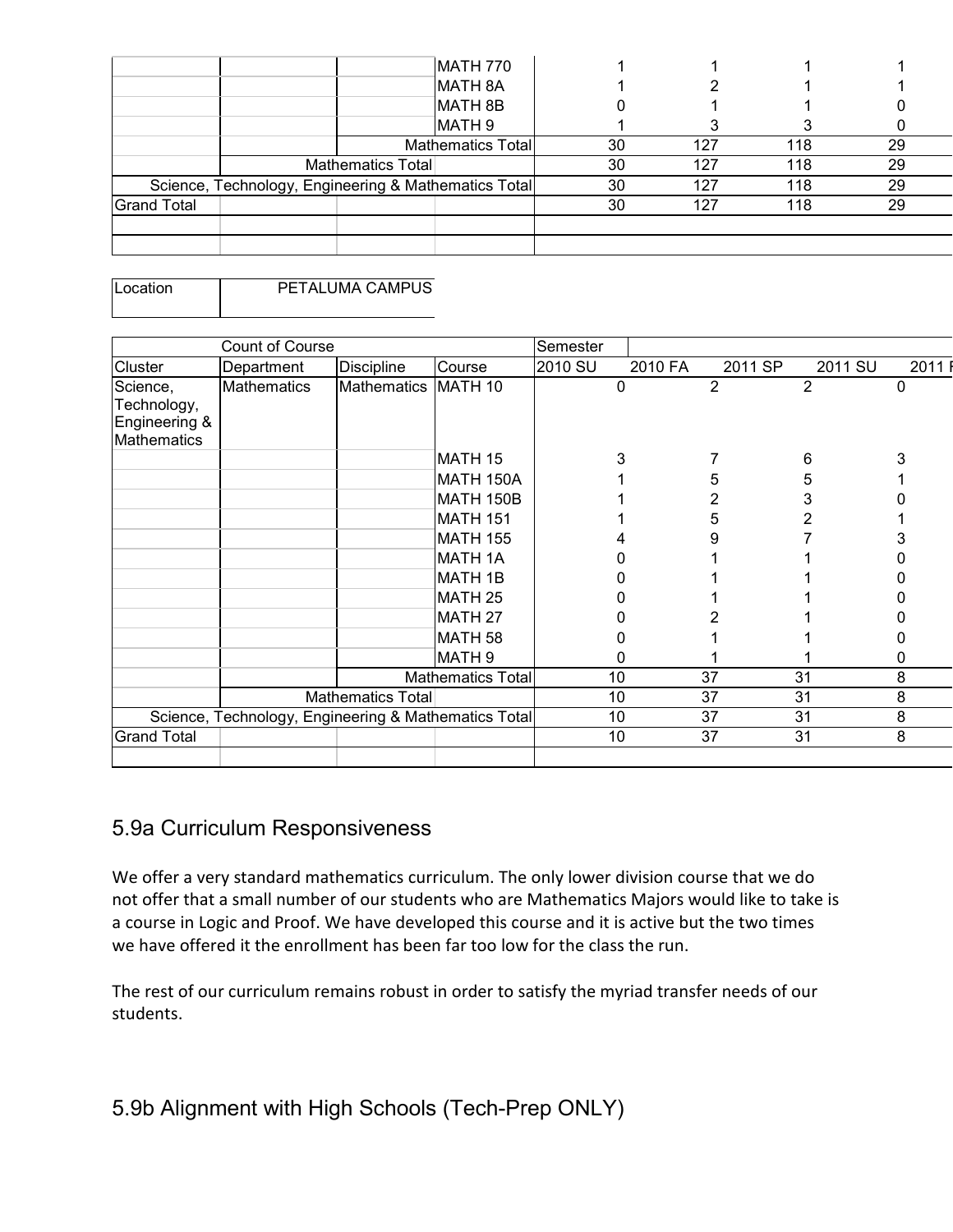Through the Cal-PASS program, we had been meeting with local high school instructors to determine our mutual expectations. We have implemented an assessment project that the high schools use to determine the readiness of incoming students to Santa Rosa Junior College. We have also sponsored the JUMP-Start program which allows students to review specific areas of mathematics to prepare the students to assess into more advanced mathematics courses at Santa Rosa Junior College.This will help these students to move through the mathematics curriculum more quickly.

Since not all high schools teach the curriculum in the same way, we give our newly entering students from high school a placement exam that will properly place them into the mathematics curriculum at Santa Rosa Junior College.

# 5.10 Alignment with Transfer Institutions (Transfer Majors ONLY)

We have been meeting on a yearly basis with the Professors at Sonoma State University and part of our discussions center around curriculum. We take the time to check in with our most common transfer universities like SSU, UCD, UCB, UCSC, UCSB, Cal-Poly SLO, SFSU, CSUS, HSU among others in order to see how they handle their lower division courses. We are in alignment with most of these programs.

Our current transfer courses align with those of the CSUs and UCs. We are in the process of creating a Mathematics For Transfer degree and we continue to align our transfer courses with the C-ID descriptors in order to receive state approval of the courses and the Math for Transfer major.

# 5.11a Labor Market Demand (Occupational Programs ONLY)

Not applicable.

# 5.11b Academic Standards

It is always the goal of the Mathematics Department to ensure that the proper academic standards are maintaned to insure the success of our transfer students. Periodic checks of our curriculum's alignment with our numerous transfer institutions are made and when we notice a problem we make sure that the problem is addressed so that our students will transfer seamlessly. The SRJC Math department has very rigorous academic standards. It is important to us that students who take our courses can succeed in subsequent courses at any institution. In light of the current push to get students through this instritution quickly, and with an evolving definition of success that seems to be less about education and more about completion, we will have to work hard to maintain our high standards.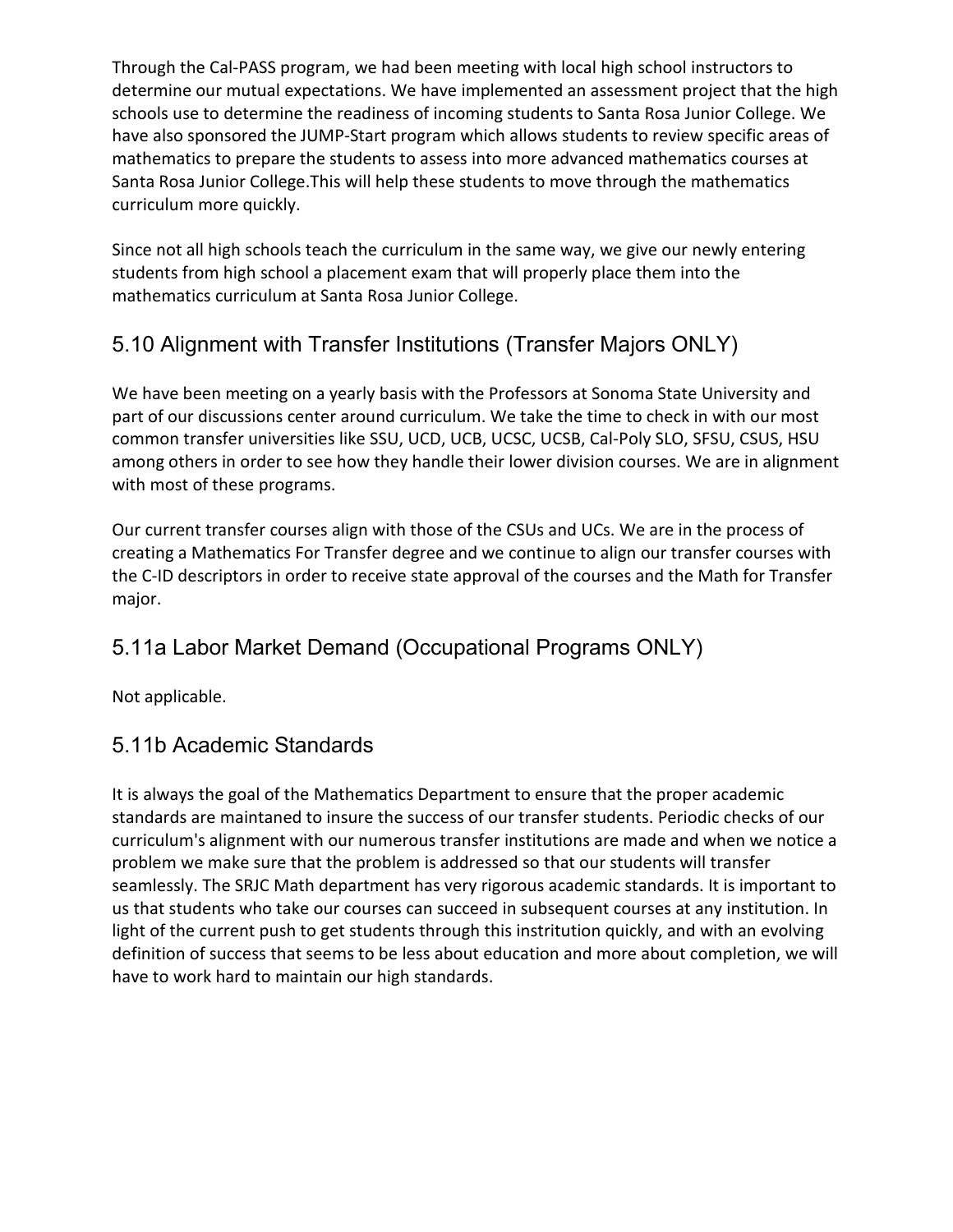# 6.1 Progress and Accomplishments Since Last Program/Unit Review

| Rank | Location   | -SP | M   | Goal                                        | <b>Objective</b>                               | <b>Time Frame</b> | <b>Progress to Date</b>                          |
|------|------------|-----|-----|---------------------------------------------|------------------------------------------------|-------------------|--------------------------------------------------|
| 0001 | Santa Rosa | 01  | 01  | Fund Math Lab student workers in a more     | Request additional funding through District    | 2018-19           | Although federal work study funding is           |
|      |            |     |     | reliable and permanent method.              | processes.                                     |                   | available for students that qualify, it is rare. |
|      |            |     |     |                                             |                                                |                   | Discretionary budgets have decreased             |
|      |            |     |     |                                             |                                                |                   | recently causing a reduction in student hours    |
|      |            |     |     |                                             |                                                |                   | in the Math Lab.                                 |
| 0002 | Santa Rosa | 02  | -01 | Successfully offer Math 6 and coordinate    | Advertise that we plan to offer Math 6 in the  | 1 year            | Math 6 is offered regularly.                     |
|      |            |     |     | with SSU to make sure that the students are | spring to try to get enough students for it to |                   |                                                  |
|      |            |     |     | being well-served by the course.            | run.                                           |                   |                                                  |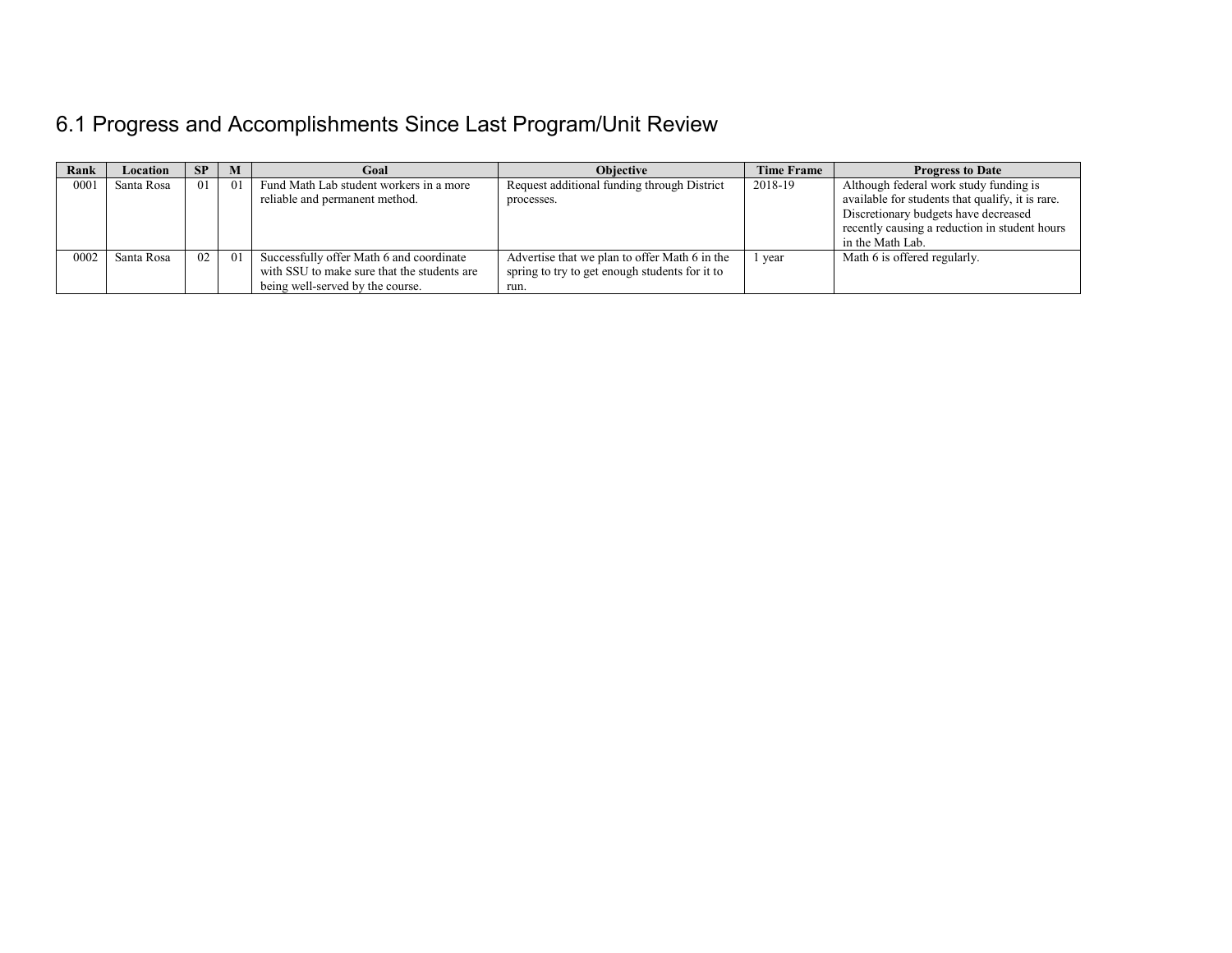# 6.2b PRPP Editor Feedback - Optional

The PRPP addresses the vital need for additional faculty and financial resources. Some data needs to be updated in this document to accurately address the current status of the Mathematics program.